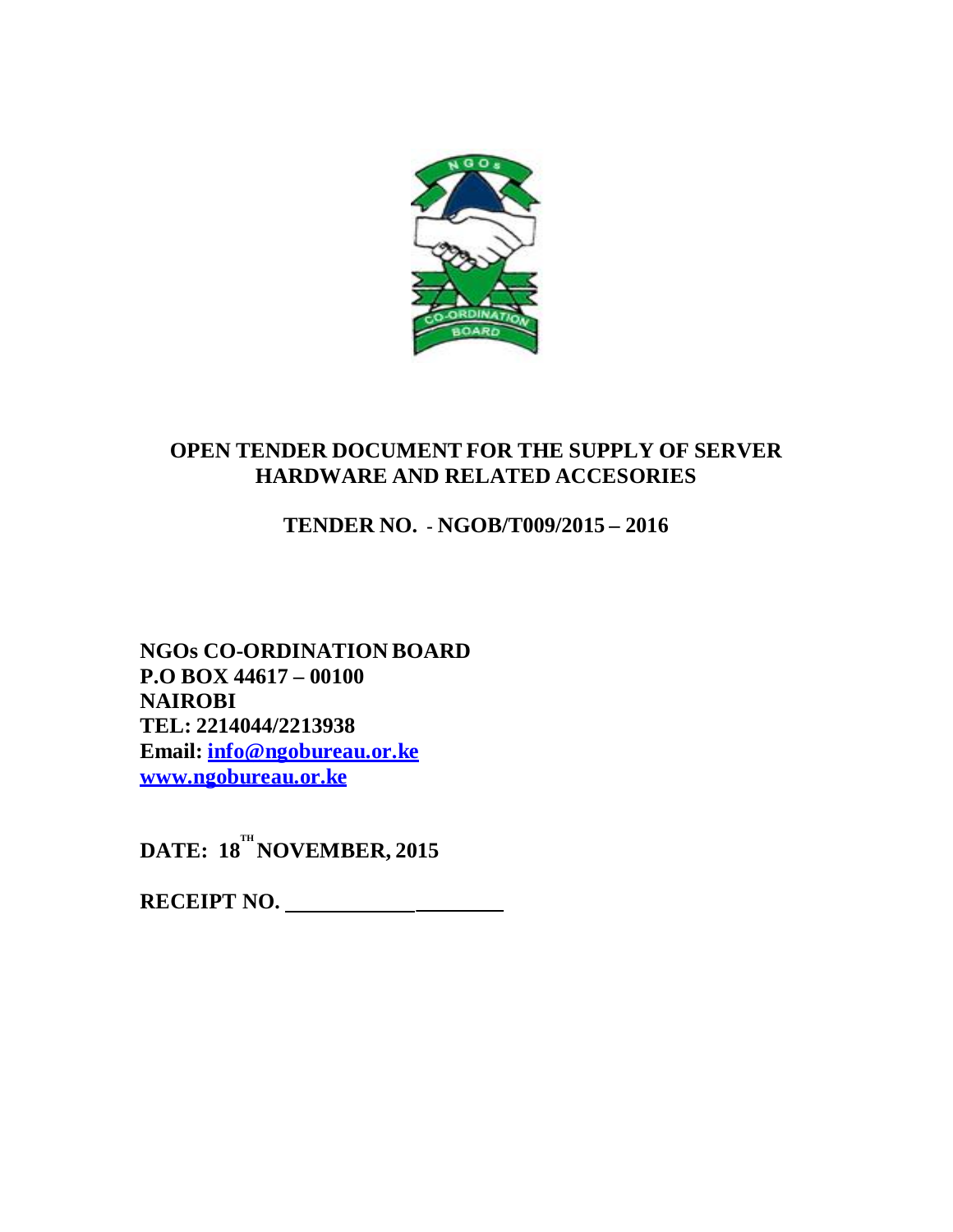## TABLE OF CONTENTS

## Contents

| 2.1                |                                                               |  |
|--------------------|---------------------------------------------------------------|--|
| 2.2                |                                                               |  |
| 2.3                |                                                               |  |
| 2.4.               |                                                               |  |
| 2.5                |                                                               |  |
| 2.6                |                                                               |  |
| 2.7                |                                                               |  |
| 2.8                |                                                               |  |
| 2.9                |                                                               |  |
| 2.10               |                                                               |  |
| 2.11               |                                                               |  |
| 2.12               |                                                               |  |
| 2.13               |                                                               |  |
| 2.14               |                                                               |  |
| 2.15               |                                                               |  |
| 2.16               |                                                               |  |
| 2.17               |                                                               |  |
| 2.18               |                                                               |  |
| 2.19               |                                                               |  |
| 2.20               |                                                               |  |
| 2.21               |                                                               |  |
| 2.22               |                                                               |  |
| 2.23               |                                                               |  |
| 2.24               |                                                               |  |
| 2.25               |                                                               |  |
| 2.26               |                                                               |  |
| 2.27               |                                                               |  |
| (a)                |                                                               |  |
| (b)                |                                                               |  |
| (c)                |                                                               |  |
| (d)                | NGOs Board's Right to accept or Reject any or All Tenders  14 |  |
| 2.28               |                                                               |  |
| 2.29               |                                                               |  |
| 2.30               |                                                               |  |
|                    |                                                               |  |
|                    |                                                               |  |
| <b>SECTION III</b> | - GENERAL CONDITIONS OF CONTRACT  18                          |  |
| 3.1                |                                                               |  |
| 3.2                |                                                               |  |
| 3.3                |                                                               |  |
| 3.4                |                                                               |  |
| 3.5                |                                                               |  |
| 3.6                |                                                               |  |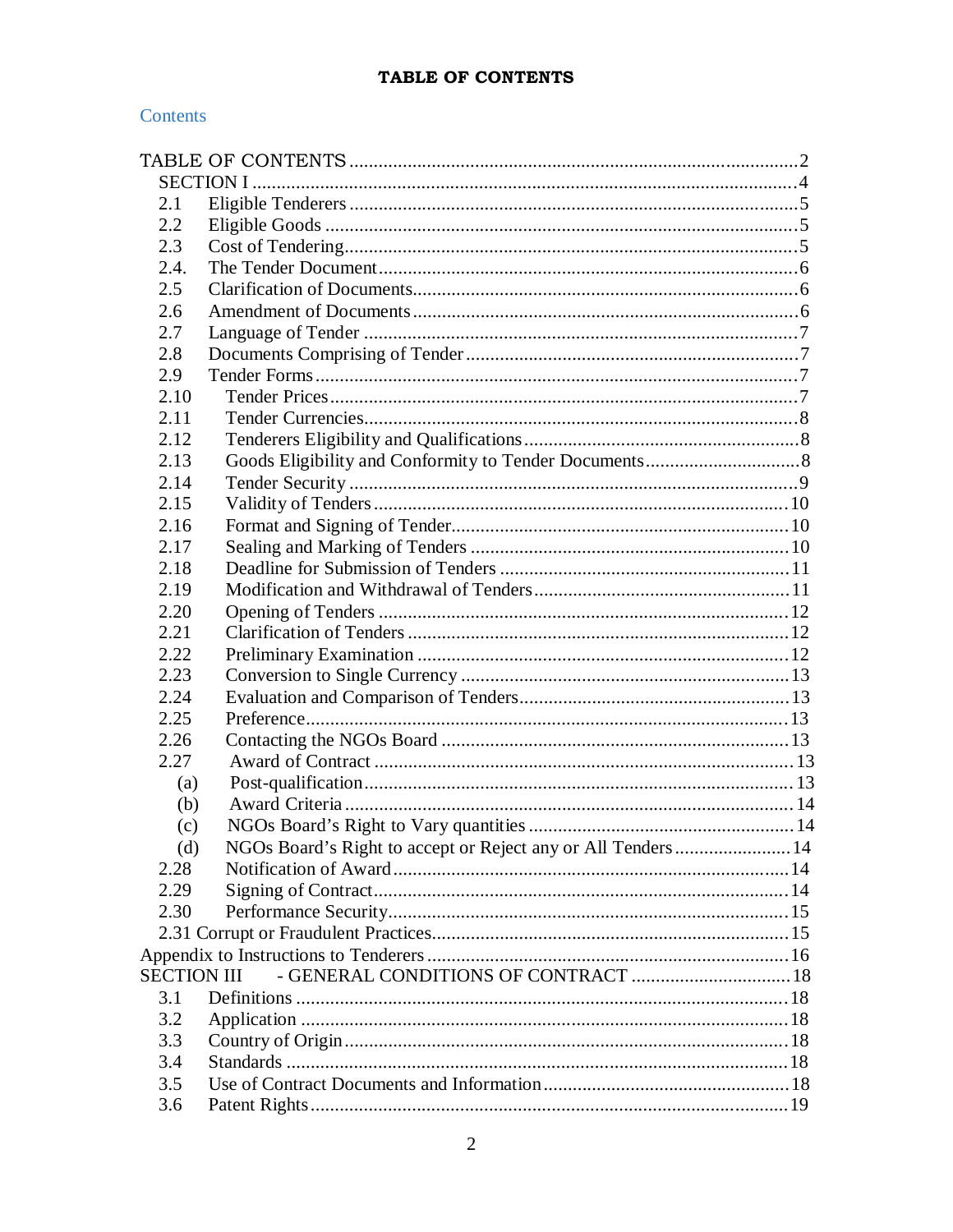| 3.7               |                                                                                |  |
|-------------------|--------------------------------------------------------------------------------|--|
| 3.8               |                                                                                |  |
| 3.9               |                                                                                |  |
| 3.10              |                                                                                |  |
| 3.11              |                                                                                |  |
| 3.12              |                                                                                |  |
| 3.13              |                                                                                |  |
| 3.14              |                                                                                |  |
| 3.15              |                                                                                |  |
| 3.16              |                                                                                |  |
| 3.17              |                                                                                |  |
| 3.18              |                                                                                |  |
| 3.19              |                                                                                |  |
| 3.20              |                                                                                |  |
| <b>SECTION IV</b> |                                                                                |  |
| <b>SECTION V</b>  |                                                                                |  |
|                   | 5.2 PARTICULARS / specifications for the server and the related accessories 25 |  |
|                   | SECTION VIII                                                                   |  |
|                   |                                                                                |  |
| 8.3               |                                                                                |  |
|                   |                                                                                |  |
|                   |                                                                                |  |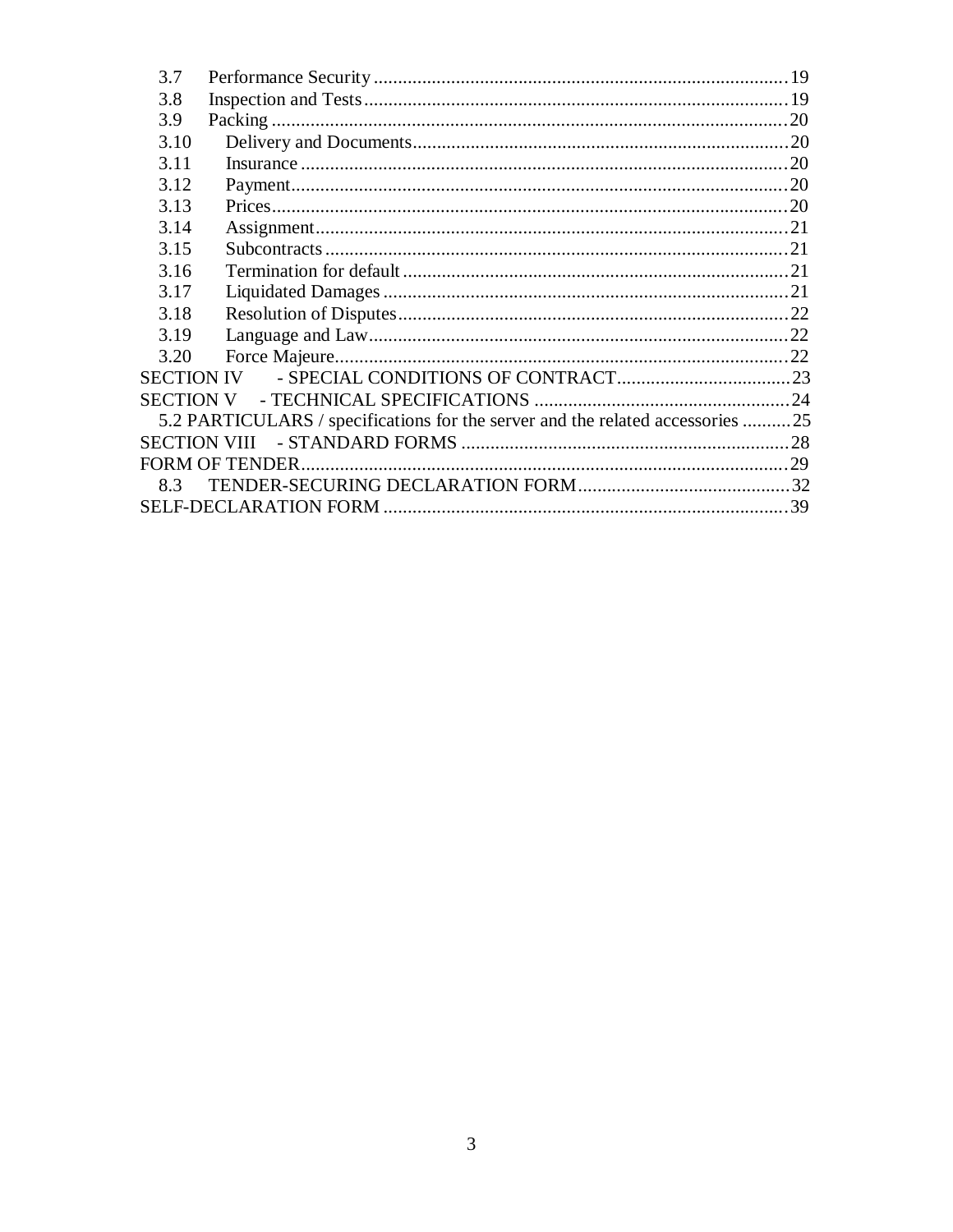## **SECTION I INVITATION TO TENDER**

## **Date: 18 th November, 2015**

## **Re: TENDER NO. NGOB/T009/2015-2016 SUPPLY AND DELIVERY OF SERVER HARDWARE AND RELATED ACCESORIES**

The NGOs Board invites sealed bids from eligible candidates for supply and delivery of server hardware and its related accessories.

A complete set of tender documents may be obtained by interested candidates from the cash office situated at Co-operative Bank House 15<sup>th</sup> floor during normal working hours upon payment of a non - refundable fee of Kes. 1,000.00 by either direct deposit to account no. **01136030582102** or Bankers Cheque payable to the NGOs Co-rdination Board The document may also be *downloaded from the NGOs Co-rdination website* www.ngobureau.or.ke or **ifmis@treasury.go.ke** free of charge. Bidders who download the tender document must arrange to register with NGOs Board the company name, postal and physical, and email and telephone address for the purposes of receiving any further tender clarifications and/or addendums if need be.

Prices quoted should be net inclusive of all taxes, must be in Kenya Shillings and should remain valid for ninety (90) days after date of tender opening.

Completed tender documents are to be enclosed in plain sealed envelopes, marked with the tender number and name and be deposited in the tender box provided at the NGOs Boards offices situated in 15<sup>th</sup> floor of Co-operative Bank House, Nairobi or be addressed to:

## **NGOs CO-ORDINATION BOARD P.O BOX 44617 – 00100 NAIROBI**

So as to be received on or before **3 rd December, 2015 at 11.00 a.m.**

Tenders must be accompanied by a tender Security /declaration form attached. Tenders will be opened immediately thereafter in the presence of the tenderers representatives who choose to attend the opening at the Board Room,  $15<sup>th</sup>$  floor of Co-operative Bank House.

#### **SIGNED:**

## **MAHAMMED FAZUL EXECUTIVE DIRECTOR NGOs CO-ORDINATION BOARD**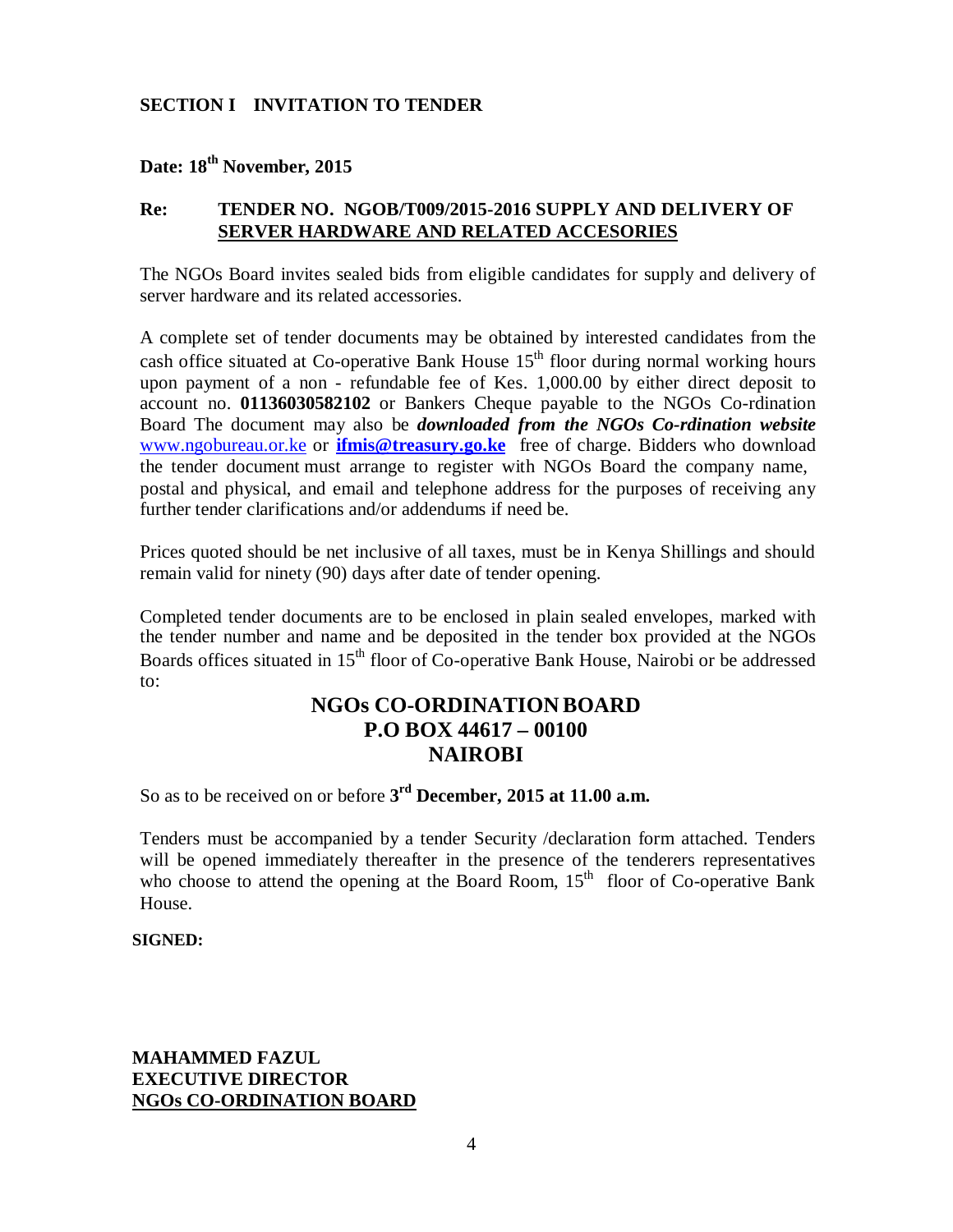## **SECTION II - INSTRUCTIONS TO TENDERERS**

### **2.1 Eligible Tenderers**

- 2.1.1 This Invitation for Tenders is open to all tenderers eligible as described in the Invitation to Tender. Successful tenderers shall complete the supply of goods by the intended completion date specified in the Schedule of Requirements Section VI.
- 2.1.2 The NGOs Board's employees, committee members, board members and their relative (spouse and children) are not eligible to participate in the tender.
- 2.1.3 Tenderers shall provide the qualification information statement that the tenderer (including all members of a joint venture and subcontractors) is not associated, or have been associated in the past, directly or indirectly, with a firm or any of its affiliates which have been engaged by the NGOs Board to provide consulting services for the preparation of the design, specifications, and other documents to be used for the procurement of the goods under this Invitation for tenders.
- 2.1.4 Tenderers shall not be under a declaration of ineligibility for corrupt and fraudulent practices.

## **2.2 Eligible Goods**

- 2.2.1 All goods to be supplied under the contract shall have their origin in eligible source countries.
- 2.2.2 For purposes of this clause, "origin" means the place where the goods are mined, grown, or produced. Goods are produced when, through manufacturing, processing, or substantial and major assembly of components, a commerciallyrecognized product results that is substantially different in basic characteristics or in purpose or utility from its components
- 2.2.3 The origin of goods is distinct from the nationality of the tenderer.

## **2.3 Cost of Tendering**

- 2.3.1 The Tenderer shall bear all costs associated with the preparation and submission of its tender, and the NGOs Board, will in no case be responsible or liable for those costs, regardless of the conduct or outcome of the tendering process.
- 2.3.2 The price to be charged for the tender document shall not exceed Kes.1,000/ $=$
- 2.3.3 All firms found capable of performing the contract satisfactorily in accordance with the set prequalification criteria shall be prequalified.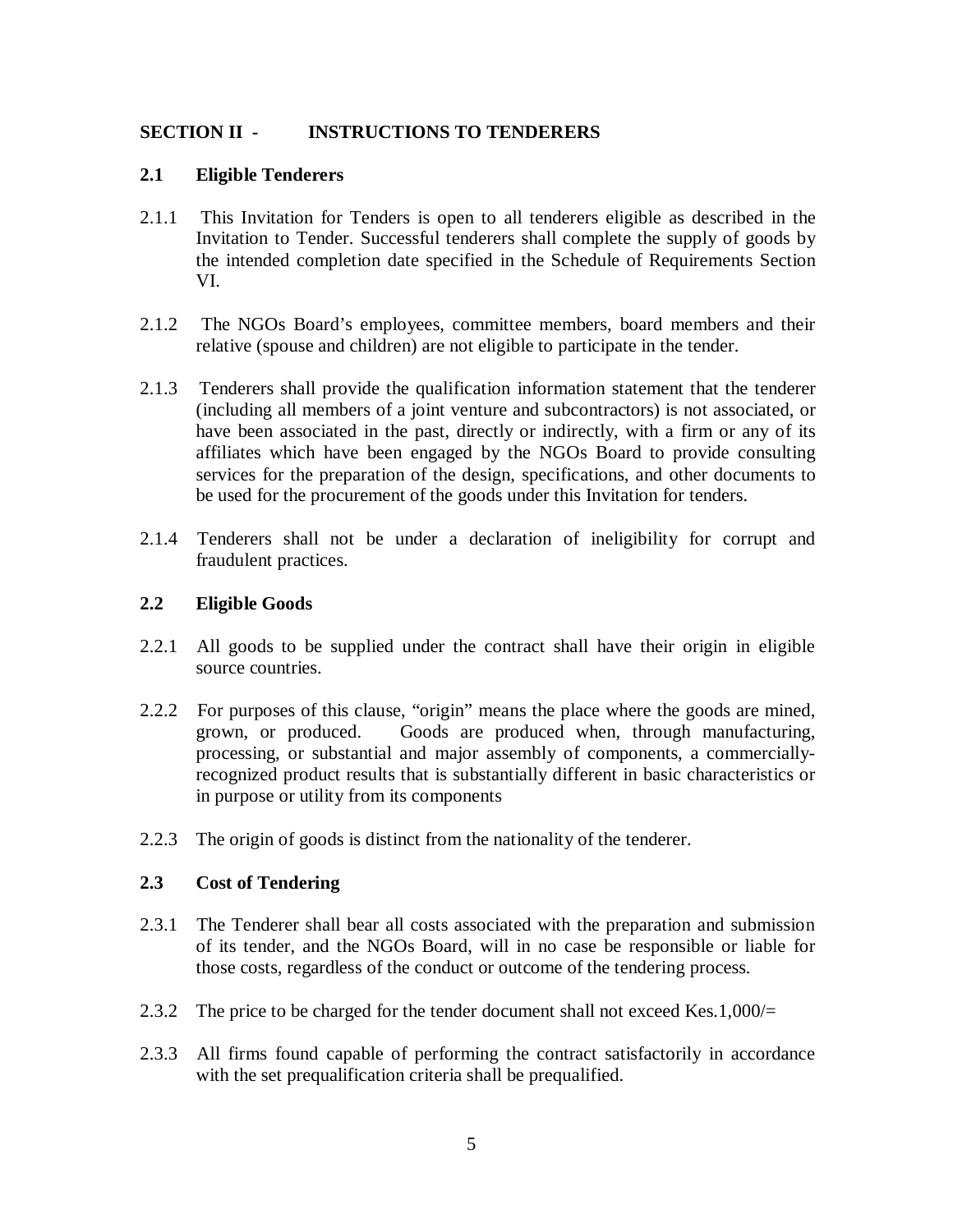## **2.4. The Tender Document**

- 2.4.1 The tender document comprises the documents listed below and addenda issued in accordance with clause 2.6 of these instructions to Tenderers
	- (i) Invitation to Tender
	- (ii) Instructions to tenderers
	- (iii) General Conditions of Contract
	- (iv) Special Conditions of Contract
	- (v) Schedule of requirements
	- (vi) Technical Specifications
	- (vii) Tender Form and Price Schedules
	- (viii) Tender Security Form
	- (ix) Contract Form
	- (x) Performance Security Form
	- (xi) Bank Guarantee for Advance Payment Form
	- (xii) Manufacturer's Authorization Form
	- (xiii) Confidential Business Questionnaire
- 2.4.2 The Tenderer is expected to examine all instructions, forms, terms, and specifications in the tender documents. Failure to furnish all information required by the tender documents or to submit a tender not substantially responsive to the tender documents in every respect will be at the tenderers risk and may result in the rejection of its tender.

## **2.5 Clarification of Documents**

2.5.1 A prospective tenderer requiring any clarification of the tender document may notify the NGOs Board in writing or by post at the entity's address indicated in the Invitation to Tender. The NGOs Board will respond in writing to any request for clarification of the tender documents, which it receives not later than seven (7) days prior to the deadline for the submission of tenders, prescribed by the NGOs Board. Written copies of the Procuring entities response (including an explanation of the query but without identifying the source of inquiry) will be sent to all prospective tenderers that have received the tender document.

2.5.2 The NGOs Board shall reply to any clarifications sought by the tenderer within 3 days of receiving the request to enable the tenderer to make timely submission of its tender.

#### **2.6 Amendment of Documents**

- 2.6.1 At any time prior to the deadline for submission of tenders, the NGOs Board, for any reason, whether at its own initiative or in response to a clarification requested by a prospective tenderer, may modify the tender documents by amendment.
- 2.6.2 All prospective candidates that have received the tender documents will be notified of the amendment in writing or by post and will be binding on them.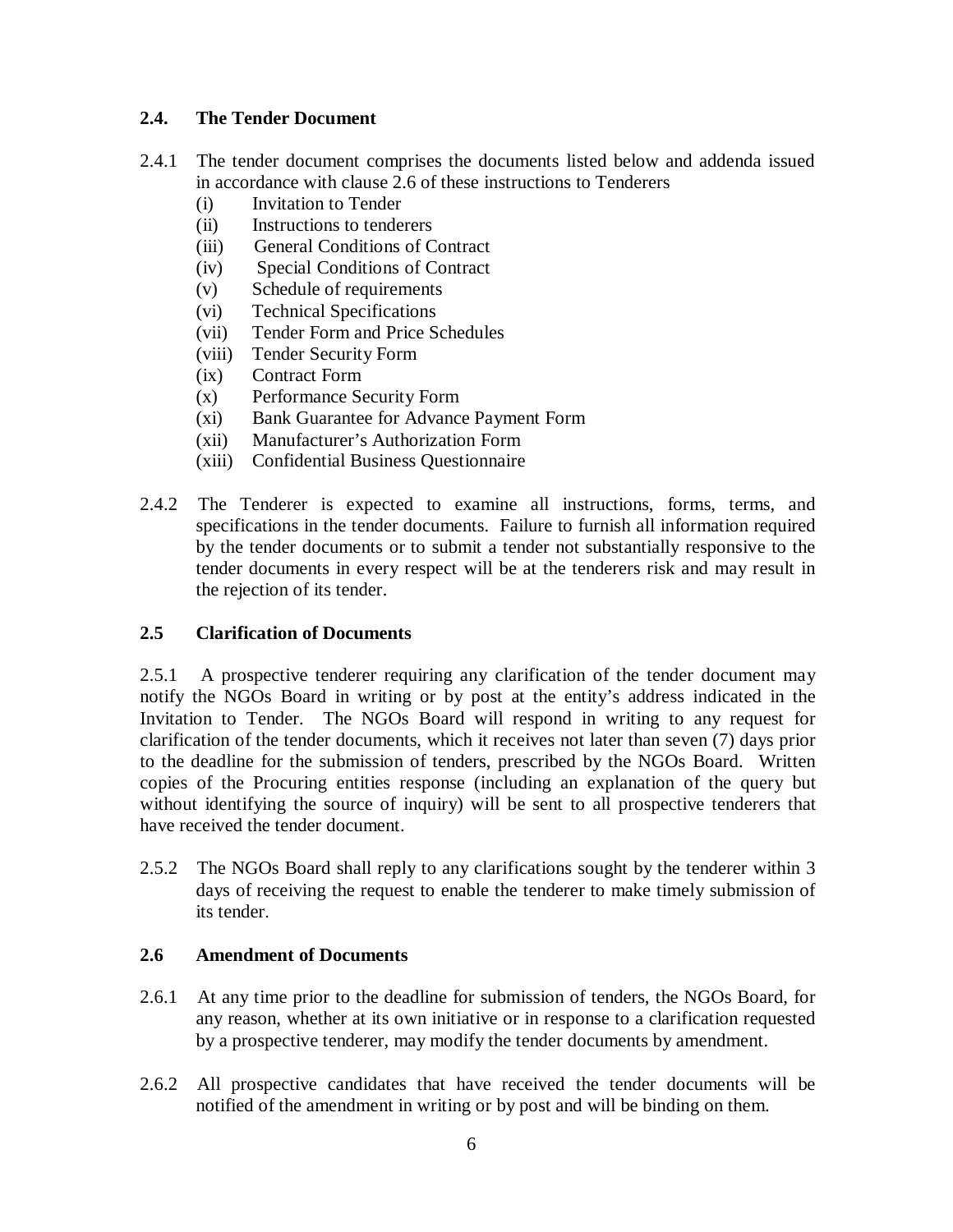2.6.3 In order to allow prospective tenderers reasonable time in which to take the amendment into account in preparing their tenders, the NGOs Board, at its discretion, may extend the deadline for the submission of tenders.

## **2.7 Language of Tender**

2.7.1 The tender prepared by the tenderer, as well as all correspondence and documents relating to the tender exchange by the tenderer and the NGOs Board, shall be written in English language, provided that any printed literature furnished by the tenderer may be written in another language provided they are accompanied by an accurate English translation of the relevant passages in which case, for purposes of interpretation of the tender, the English translation shall govern.

## **2.8 Documents Comprising of Tender**

- 2.8.1 The tender prepared by the tenderers shall comprise the following components
	- (a) a Tender Form and a Price Schedule completed in accordance with paragraph 2.9, 2.10 and 2.11 below
	- (b) documentary evidence established in accordance with paragraph 2.1 that the tenderer is eligible to tender and is qualified to perform the contract if its tender is accepted;
	- (c) documentary evidence established in accordance with paragraph 2.2 that the goods and ancillary services to be supplied by the tenderer are eligible goods and services and conform to the tender documents; and
	- (d) tender security furnished in accordance with paragraph 2.14

## **2.9 Tender Forms**

2.9.1 The tenderer shall complete the Tender Form and the appropriate Price Schedule furnished in the tender documents, indicating the goods to be supplied, a brief description of the goods, their country of origin, quantity, and prices.

## **2.10 Tender Prices**

- 2.10.1 The tenderer shall indicate on the appropriate Price Schedule the unit prices and total tender price of the goods it proposes to supply under the contract
- 2.10.2 Prices indicated on the Price Schedule shall include all costs including taxes, insurances and delivery to the premises of the entity.
- 2.10.3 Prices quoted by the tenderer shall be fixed during the Tender's performance of the contract and not subject to variation on any account. A tender submitted with an adjustable price quotation will be treated as non-responsive and will be rejected, pursuant to paragraph 2.22
- 2.10.4 The validity period of the tender shall be 90 days from the date of opening of the tender.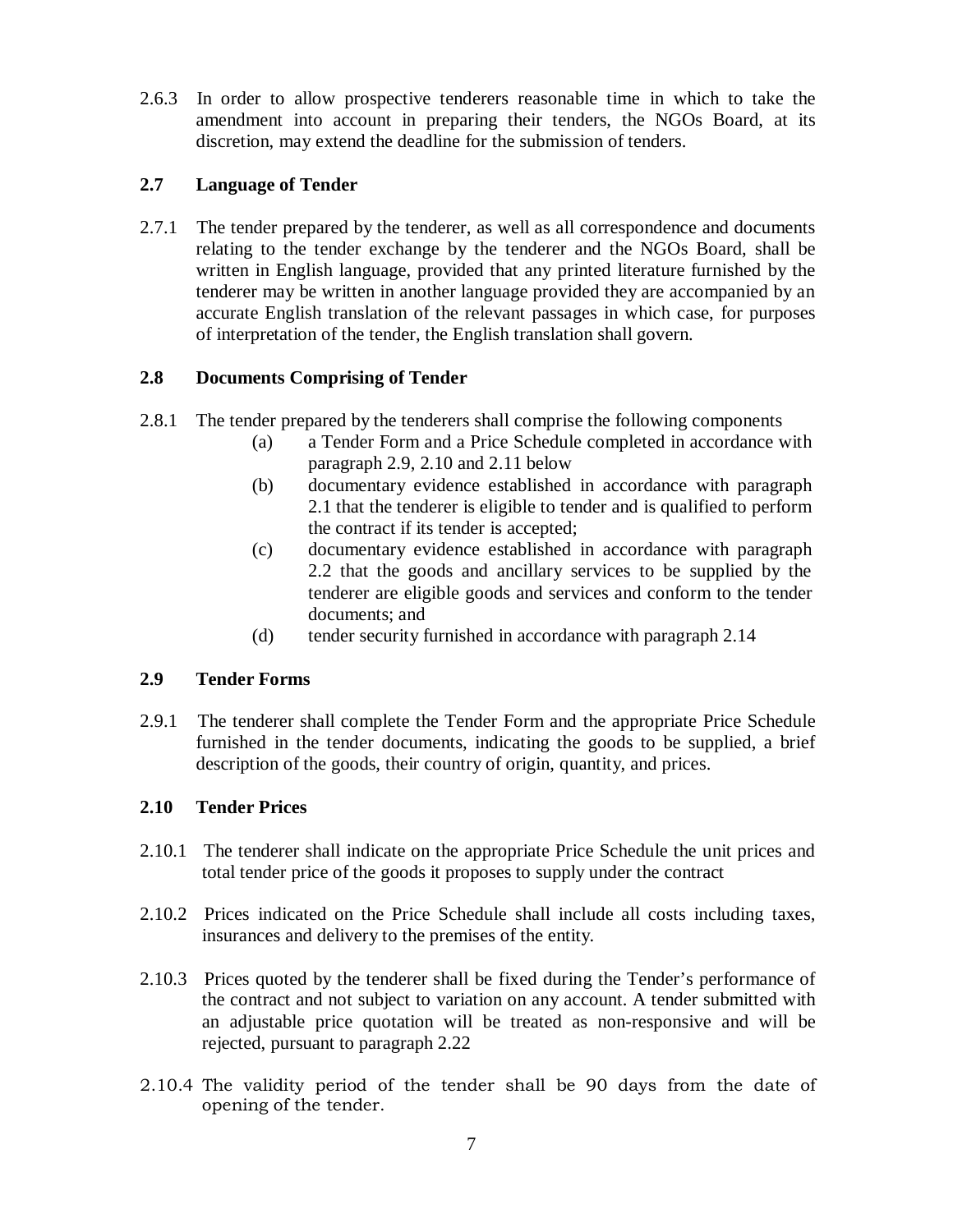## **2.11 Tender Currencies**

2.11.1 Prices shall be quoted in Kenya Shillings unless otherwise specified in the Appendix to Instructions to Tenderers.

## **2.12 Tenderers Eligibility and Qualifications**

2.12.1 Pursuant to paragraph 2.1. the tenderer shall furnish, as part of its tender, documents establishing the tenderers eligibility to tender and its qualifications to perform the contract if its tender is accepted.

- 2.12.2 The documentary evidence of the tenderers eligibility to tender shall establish to the NGOs Board's satisfaction that the tenderer, at the time of submission of its tender, is from an eligible source country as defined under paragraph 2.1
- 2.12.3 The documentary evidence of the tenderers qualifications to perform the contract if its tender is accepted shall be established to the NGOs Board's satisfaction;
	- (a) that, in the case of a tenderer offering to supply goods under the contract which the tenderer did not manufacture or otherwise produce, the tenderer has been duly authorized by the goods' Manufacturer or producer to supply the goods.
	- (b) that the tenderer has the financial, technical, and production capability necessary to perform the contract;
	- (c) that, in the case of a tenderer not doing business within Kenya, the tenderer is or will be (if awarded the contract) represented by an Agent in Kenya equipped, and able to carry out the Tenderer's maintenance, repair, and spare parts-stocking obligations prescribed in the Conditions of Contract and/or Technical Specifications.

#### **2.13 Goods Eligibility and Conformity to Tender Documents**

- 2.13.1 Pursuant to paragraph 2.2 of this section, the tenderer shall furnish, as part of its tender documents establishing the eligibility and conformity to the tender documents of all goods which the tenderer proposes to supply under the contract
- 2.13.2 The documentary evidence of the eligibility of the goods shall consist of a statement in the Price Schedule of the country of origin of the goods and services offered which shall be confirmed by a certificate of origin issued at the time of shipment.
- $2.13.3$  The documentary evidence of conformity of the goods to the tender documents may be in the form of literature, drawings, and data, and shall consist of:
	- (a) a detailed description of the essential technical and performance characteristic of the goods;
	- (b) a list giving full particulars, including available source and current prices of spare parts, special tools, etc., necessary for the proper and continuing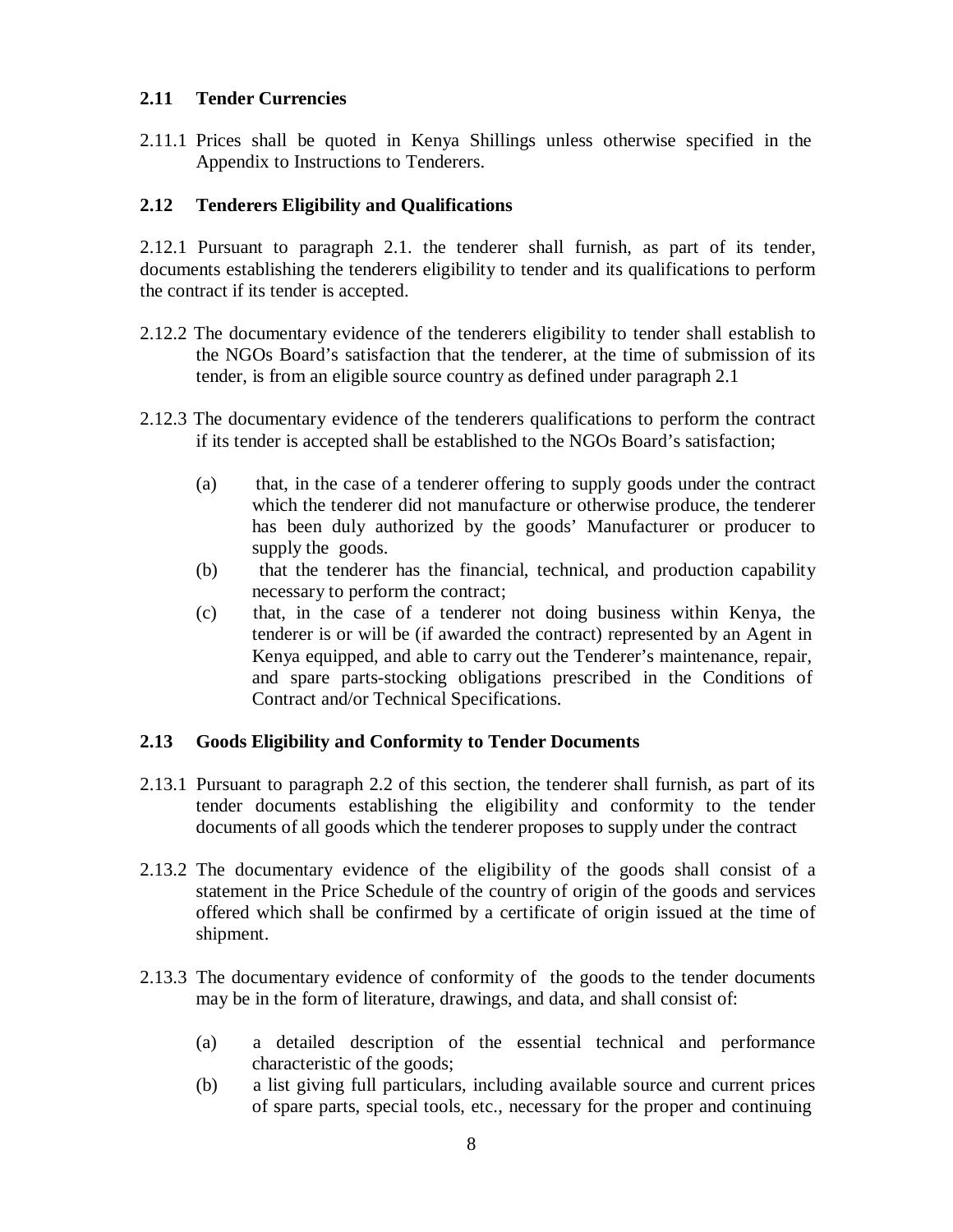functioning of the goods for a period of two (2) years, following commencement of the use of the goods by the NGOs Board; and

- (c) A clause-by-clause commentary on the NGOs Board's Technical Specifications demonstrating substantial responsiveness of the goods and service to those specifications, or a statement of deviations and exceptions to the provisions of the Technical Specifications.
- 2.13.4 For purposes of the documentary evidence to be furnished pursuant to paragraph 2.13.3(c) above, the tenderer shall note that standards for workmanship, material, and equipment, as well as references to brand names or catalogue numbers designated by the Procurement entity in its Technical Specifications, are intended to be descriptive only and not restrictive. The tenderer may substitute alternative standards, brand names, and/or catalogue numbers in its tender, provided that it demonstrates to the Procurement entity's satisfaction that the substitutions ensure substantial equivalence to those designated in the Technical Specifications.

#### **2.14 Tender Security**

- 2.14.1 The tenderer shall furnish, as part of its tender, a tender security for the amount specified in the Appendix to Invitation to Tenderers.
- 2.14.2 The tender security shall be in the amount of 2 per cent of the tender price.
- 2.14.3 The tender security is required to protect the NGOs Board against the risk of Tenderer's conduct which would warrant the security's forfeiture, pursuant to paragraph 2.14.7
- 2.14.4 The tender security shall be denominated in Kenya Shillings or in another freely convertible currency, and shall be in the form of a bank guarantee or a bank draft issued by a reputable bank located in Kenya or abroad, or a guarantee issued by a reputable insurance company in the form provided in the tender documents or another form acceptable to the NGOs Board and valid for thirty (30) days beyond the validity of the tender.
- 2.14.5 Any tender not secured in accordance with paragraph 2.14.1 and 2.14.3 will be rejected by the NGOs Board as non-responsive, pursuant to paragraph 2.22
- 2.14.6 Unsuccessful Tenderer's tender security will be discharged or returned as promptly as possible. But not later than thirty  $(30)$  days after the expiration of the period of tender validity prescribed by the NGOs Board.
- 2.14.7 The successful Tenderer's tender security will be discharged upon the tenderer signing the contract, pursuant to paragraph 2.27 and furnishing the performance security, pursuant to paragraph 2.28
- 2.14.8 The tender security may be forfeited:
	- (a) if a tenderer withdraws its tender during the period of tender validity specified by the NGOs Board on the Tender Form; or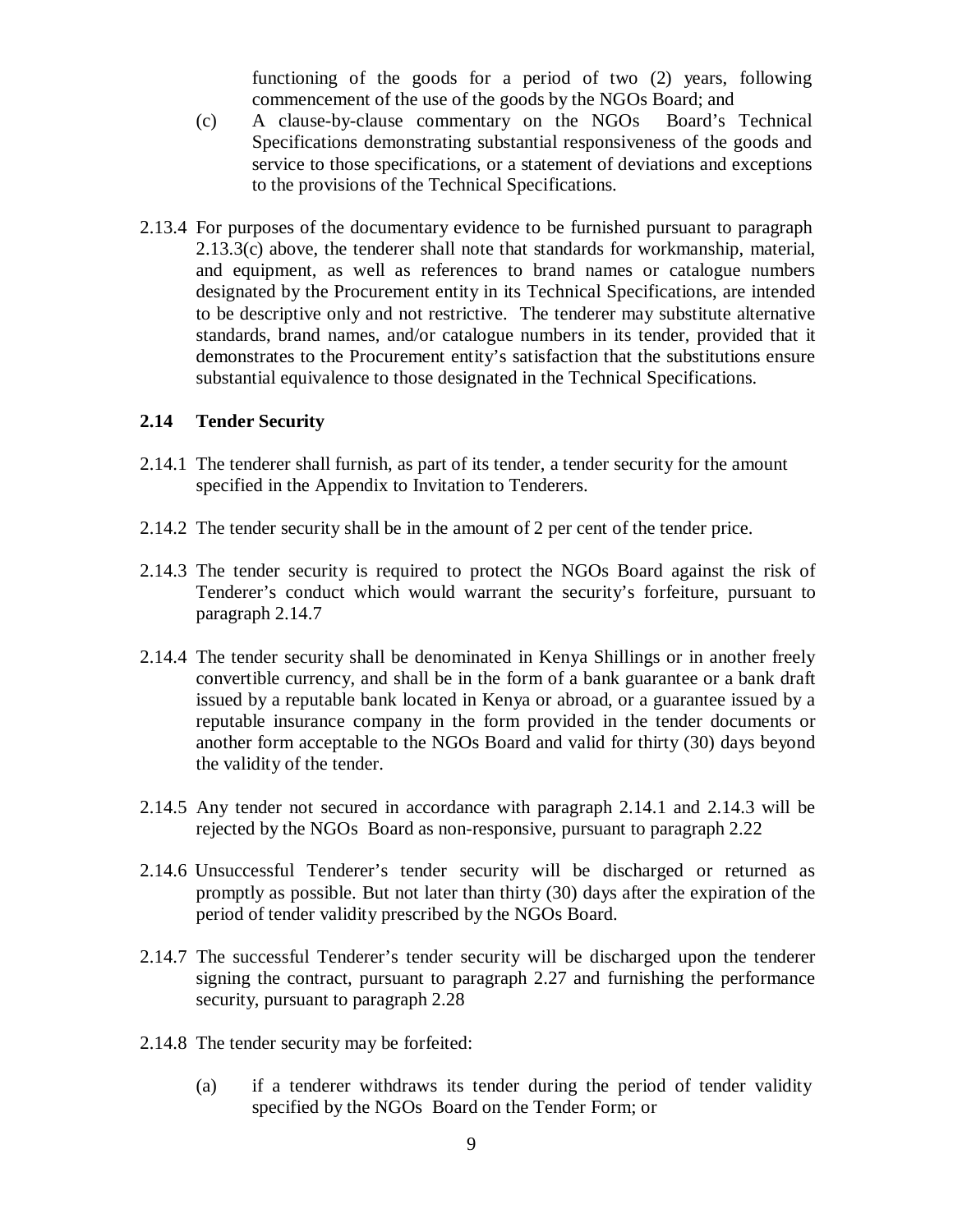- (b) in the case of a successful tenderer, if the tenderer fails:
	- (i) to sign the contract in accordance with paragraph 2.27
	- Or
	- (ii) to furnish performance security in accordance with paragraph 2.28

## **2.15 Validity of Tenders**

- 2.15.1 Tenders shall remain valid for 90 days or as specified in the Invitation to tender after the date of tender opening prescribed by the NGOs Board, pursuant to paragraph 2.18. A tender valid for a shorter period shall be rejected by the NGOs Board as non-responsive.
- 2.15.2 In exceptional circumstances, the NGOs Board may solicit the Tenderer's consent to an extension of the period of validity. The request and the responses thereto shall be made in writing. The tender security provided under paragraph 2.14 shall also be suitably extended. A tenderer may refuse the request without forfeiting its tender security. A tenderer granting the request will not be required nor permitted to modify its tender.

## **2.16 Format and Signing of Tender**

- 2.16.1 The NGOs Board shall prepare two copies of the tender, clearly marking each "ORIGINAL TENDER" and "COPY OF TENDER," as appropriate. In the event of any discrepancy between them, the original shall govern.
- 2.16.2 The original and all copies of the tender shall be typed or written in indelible ink and shall be signed by the tenderer or a person or persons duly authorized to bind the tenderer to the contract. The latter authorization shall be indicated by written power-of-attorney accompanying the tender. All pages of the tender, except for un amended printed literature, shall be initialed by the person or persons signing the tender.
- 2.16.3 The tender shall have no interlineations, erasures, or overwriting except as necessary to correct errors made by the tenderer, in which case such corrections shall be initialed by the person or persons signing the tender.

#### **2.17 Sealing and Marking of Tenders**

- 2.17.1 The Tenderer shall seal the original and each copy of the tender in separate envelopes, duly marking the envelopes as "ORIGINAL" and "COPY." The envelopes shall then be sealed in an outer envelope.
- 2.17.2 The inner and outer envelopes shall:
	- (a) Be addressed to the NGOs Board at the address given in the Invitation to Tender:
	- (b) Bear, tender number and name in the Invitation for Tenders and the words, "DO NOT OPEN BEFORE," (**3 rd December, 2015 at 11.00 a.m**)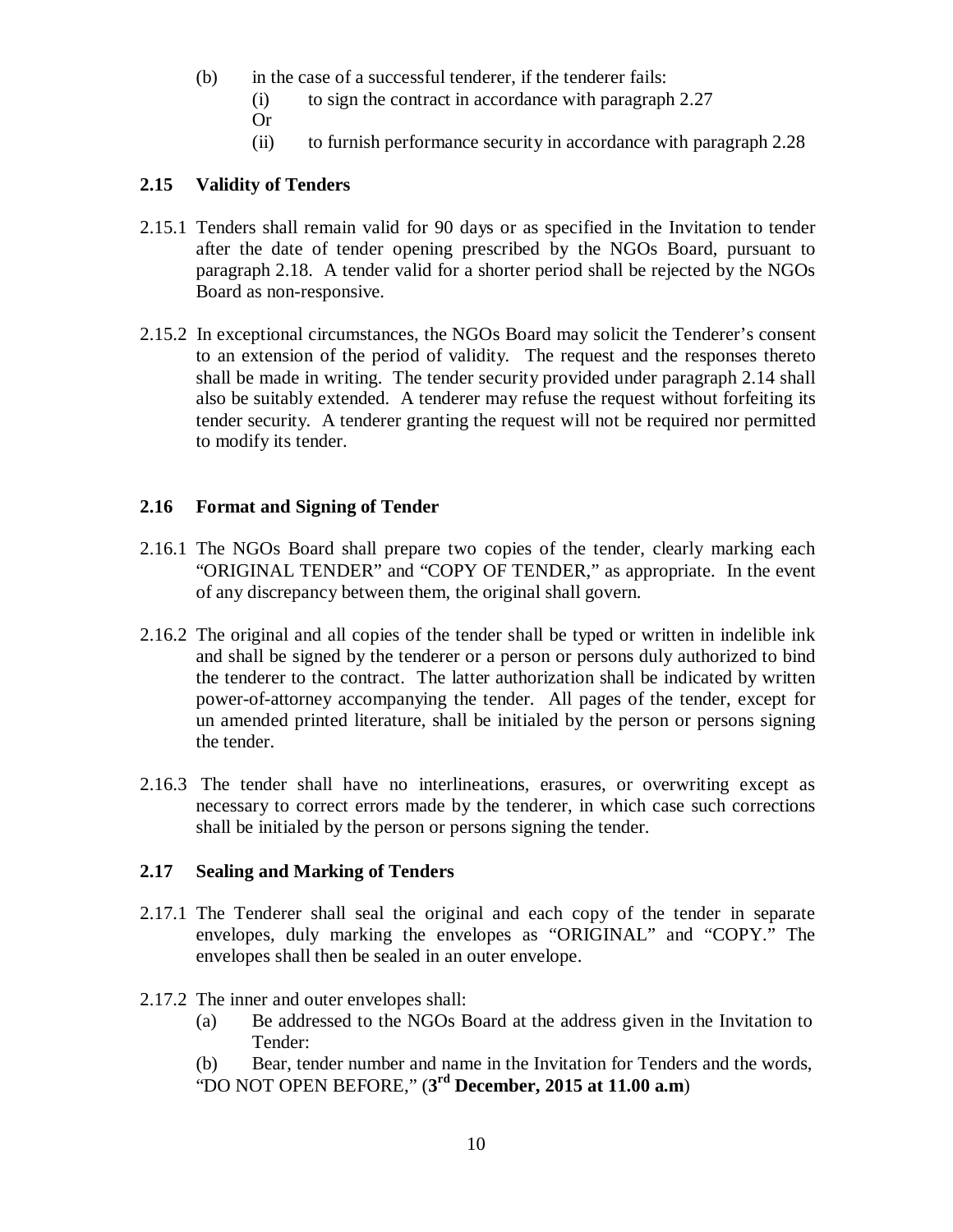- 2.17.3 The inner envelopes shall also indicate the name and address of the tenderer to enable the tender to be returned unopened in case it is declared "late".
- 2.17.4 If the outer envelope is not sealed and marked as required by paragraph 2.17.2, the NGOs Board will assume no responsibility for the tender's misplacement or premature opening.

#### **2.18 Deadline for Submission of Tenders**

- 2.18.1 Tenders must be received by the NGOs Board at the address specified under paragraph 2.17.2 no later than (**3 rd December, 2015 at 11.00 a.m**.*)*.
- 2.18.2 The NGOs Board may, at its discretion, extend this deadline for the submission of tenders by amending the tender documents in accordance with paragraph 2.6, in which case all rights and obligations of the NGOs Board and candidates previously subject to the deadline will therefore be subject to the deadline as extended

#### **2.19 Modification and Withdrawal of Tenders**

- 2.19.1 The tenderer may modify or withdraw its tender after the tender's submission, provided that written notice of the modification, including substitution or withdrawal of the tenders, is received by the NGOs Board prior to the deadline prescribed for submission of tenders.
- 2.19.2 The Tenderer's modification or withdrawal notice shall be prepared, sealed, marked, and dispatched in accordance with the provisions of paragraph 2.17. A withdrawal notice may also be sent by cable, telex but followed by a signed confirmation copy, postmarked not later than the deadline for submission of tenders.
- 2.19.3 No tender may be modified after the deadline for submission of tenders.
- 2.19.4 No tender may be withdrawn in the interval between the deadline for submission of tenders and the expiration of the period of tender validity specified by the tenderer on the Tender Form. Withdrawal of a tender during this interval may result in the Tenderer's forfeiture of its tender security, pursuant to paragraph 2.14.7
- 2.19.5 The NGOs Board may at any time terminate procurement proceedings before contract award and shall not be liable to any person for the termination.
- 2.19.6 The NGOs Board shall give prompt notice of the termination to the tenderers and on request give its reasons for termination within 14 days of receiving the request from any tenderer.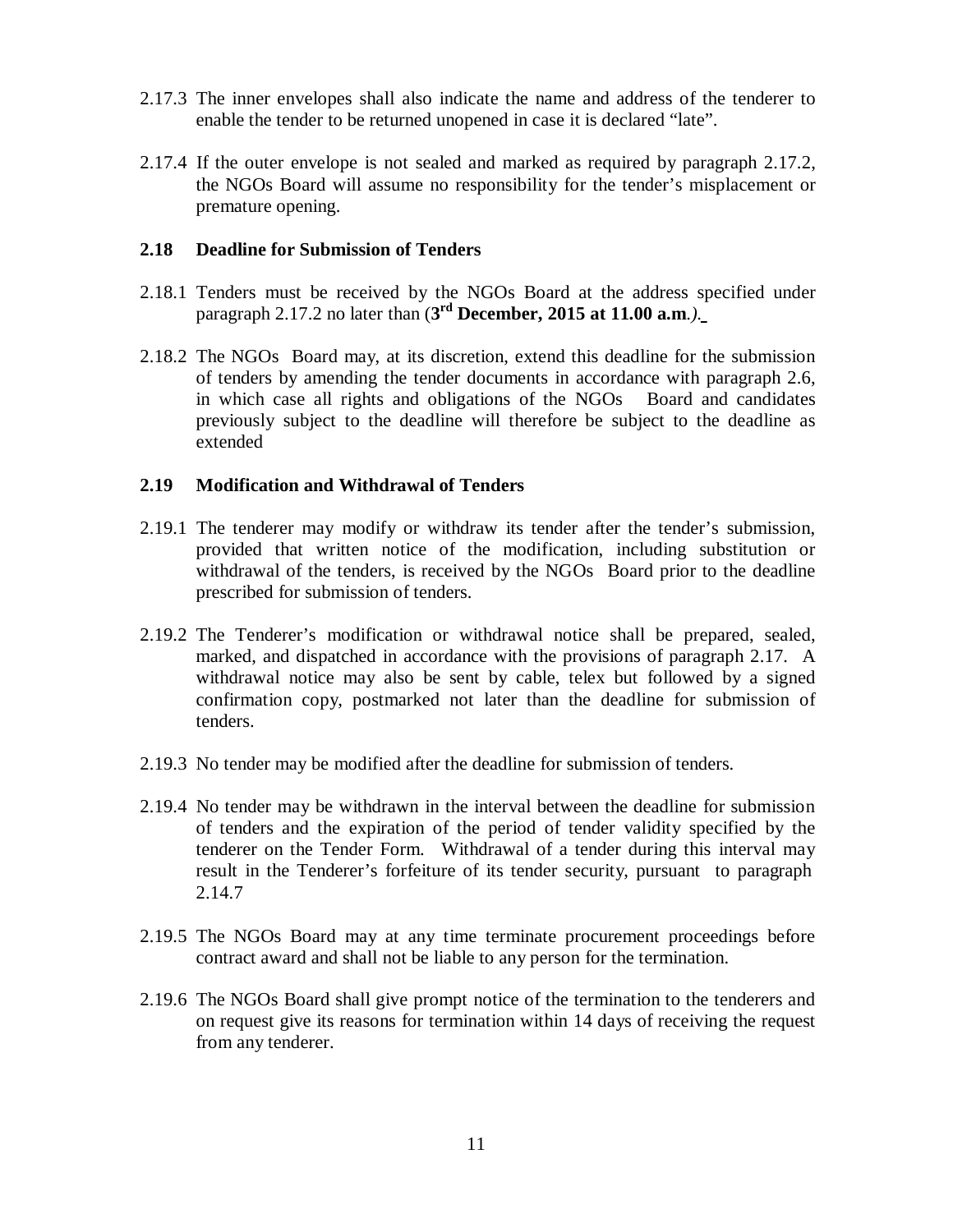### **2.20 Opening of Tenders**

- 2.20.1 The NGOs Board will open all tenders in the presence of tenderers' representatives who choose to attend, at (**11:00 a.m 3rd December,** *2015)* and in the location specified in the Invitation to Tender.
- 2.20 The tenderers' representatives who are present shall sign a register evidencing their attendance.
- 2.20.1 The tenderers' names, tender modifications or withdrawals, tender prices, discounts and the presence or absence of requisite tender security and such other details as the NGOs Board, at its discretion, may consider appropriate, will be announced at the opening.
- 2.20.1 The NGOs Board will prepare minutes of the tender opening.

## **2.21 Clarification of Tenders**

- 2.21.1 To assist in the examination, evaluation and comparison of tenders the NGOs Board may, at its discretion, ask the tenderer for a clarification of its tender. The request for clarification and the response shall be in writing, and no change in the prices or substance of the tender shall be sought, offered, or permitted.
- 2.21.1 Any effort by the tenderer to influence the NGOs Board in the NGOs Board's tender evaluation, tender comparison or contract award decisions may result in the rejection of the tenderers' tender.

#### **2.22 Preliminary Examination**

- 2.22.1 The NGOs Board will examine the tenders to determine whether they are complete, whether any computational errors have been made, whether required sureties have been furnished, whether the documents have been properly signed, and whether the tenders are generally in order.
- 2.22.1 Arithmetical errors will be rectified on the following basis. If there is a discrepancy between the unit price and the total price that is obtained by multiplying the unit price and quantify, the unit price shall prevail, and the total price shall be corrected. If the candidate does not accept the correction of the errors, its tender will be rejected, and its tender security forfeited. If there is a discrepancy between words and figures the amount in words will prevail
- 2.22.1 The NGOs Board may waive any minor informality or non-conformity or irregularity in a tender which does not constitute a material deviation, provided such waiver does not prejudice or effect the relative ranking of any tenderer.
- 2.22.1 Prior to the detailed evaluation, pursuant to paragraph 2.23 the NGOs Board will determine the substantial responsiveness of each tender to the tender documents. For purposes of these paragraphs, a substantially responsive tender is one, which conforms to all the terms and conditions of the tender documents without material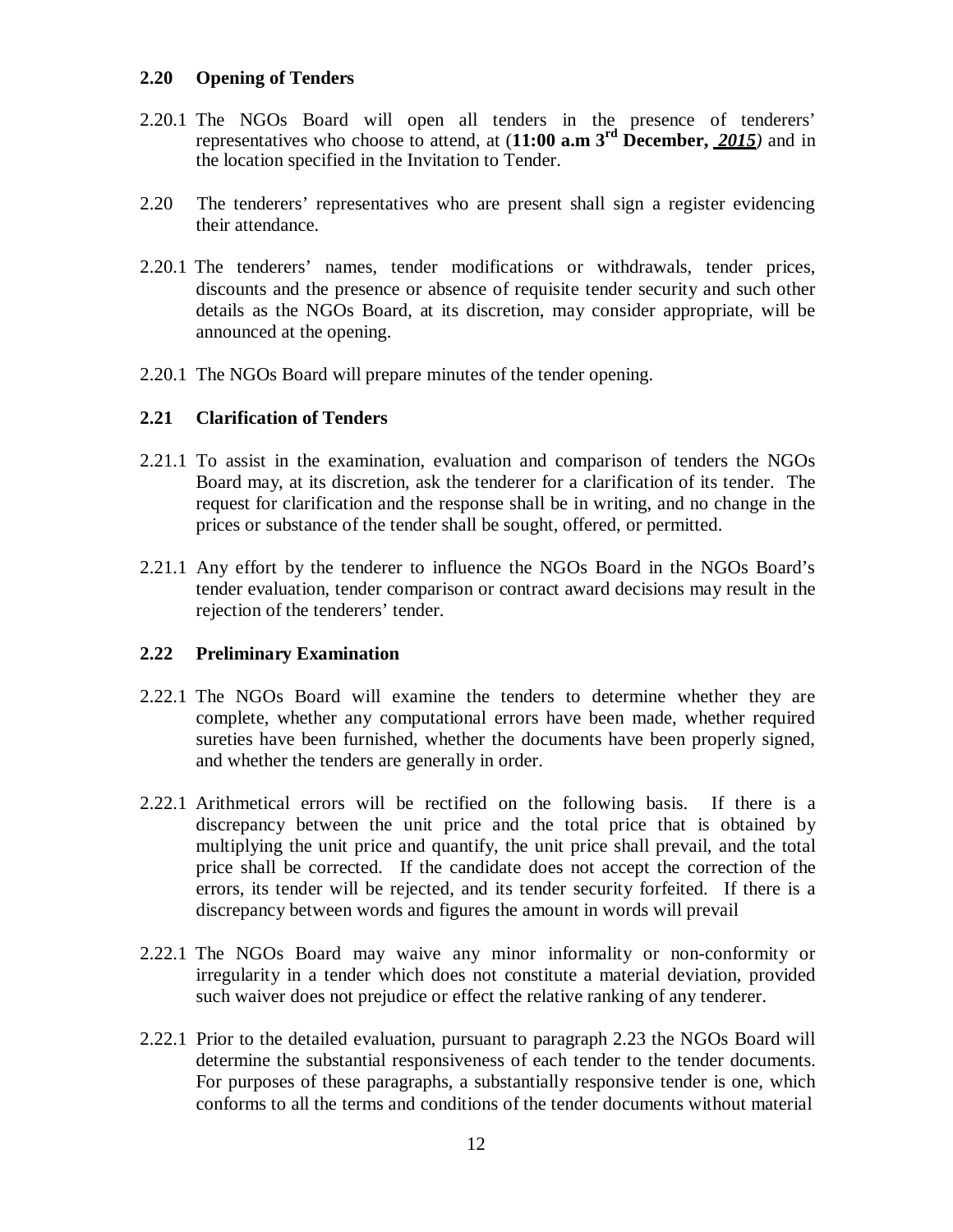deviations. The NGOs Board's determination of a tender's responsiveness is to be based on the contents of the tender itself without recourse to extrinsic evidence.

2.22.1 If a tender is not substantially responsive, it will be rejected by the NGOs Board and may not subsequently be made responsive by the tenderer by correction of the non-conformity.

#### **2.23 Conversion to Single Currency**

2.23.1 Where other currencies are used, the NGOs Board will convert these currencies to Kenya Shillings using the selling exchange rate on the date of tender closing provided by the Central Bank of Kenya.

#### **2.24 Evaluation and Comparison of Tenders**

- 2.24.1 The NGOs Board will evaluate and compare the tenders which have been determined to be substantially responsive, pursuant to paragraph 2.22
- 2.24.1 The tender evaluation committee shall evaluate the tender within 30 days of the validity period from the date of opening the tender.
- 2.24.1 A tenderer who gives false information in the tender document about its qualification or who refuses to enter into a contract after notification of contract award shall be considered for debarment from participating in future public procurement.

#### **2.25 Preference**

2.25.1 Preference where allowed in the evaluation of tenders shall not exceed 15%

#### **2.26 Contacting the NGOs Board**

- 2.27.1 Subject to paragraph 2.21 no tenderer shall contact the NGOs Board on any matter related to its tender, from the time of the tender opening to the time the contract is awarded.
- 2.27.2 Any effort by a tenderer to influence the NGOs Board in its decisions on tender, evaluation, tender comparison, or contract award may result in the rejection of the Tenderer's tender.

#### **2.27 Award of Contract**

- (a) Post-qualification
- 2.27.3 In the absence of pre-qualification, the NGOs Board will determine to its satisfaction whether the tenderer that is selected as having submitted the lowest evaluated responsive tender is qualified to perform the contract satisfactorily.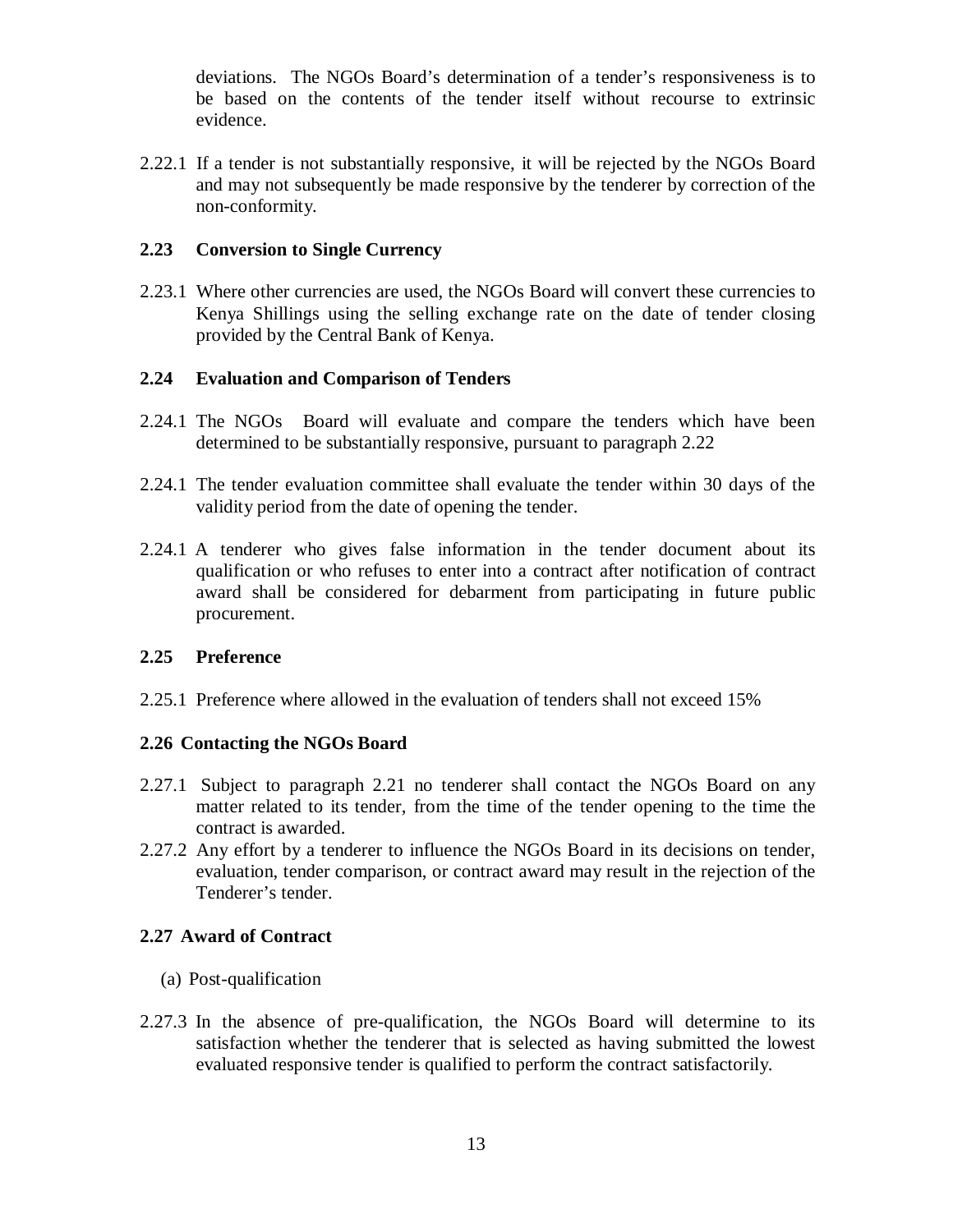- 2.27.4 The determination will take into account the tenderer financial, technical, and production capabilities. It will be based upon an examination of the documentary evidence of the tenderers qualifications submitted by the tenderer, pursuant to paragraph 2.12.3 as well as such other information as the NGOs Board deems necessary and appropriate.
- 2.27.5 An affirmative determination will be a prerequisite for award of the contract to the tenderer. A negative determination will result in rejection of the Tenderer's tender, in which event the NGOs Board will proceed to the next lowest evaluated tender to make a similar determination of that Tenderer's capabilities to perform satisfactorily.
- (b) Award Criteria
- 2.27.6 The NGOs Board will award the contract to the successful tenderer(s) whose tender has been determined to be substantially responsive and has been determined to be the lowest evaluated tender, provided further that the tenderer is determined to be qualified to perform the contract satisfactorily.
- (c) NGOs Board's Right to Vary quantities
- 2.27.7 The NGOs Board reserves the right at the time of contract award to increase or decrease the quantity of goods originally specified in the Schedule of requirements without any change in unit price or other terms and conditions
	- (d) NGOs Board's Right to accept or Reject any or All Tenders
- 2.27.8 The NGOs Board reserves the right to accept or reject any tender, and to annul the tendering process and reject all tenders at any time prior to contract award, without thereby incurring any liability to the affected tenderer or tenderers or any obligation to inform the affected tenderer or tenderers of the grounds for the NGOs Board's action

#### **2.28 Notification of Award**

- 2.28.1 Prior to the expiration of the period of tender validity, the NGOs Board will notify the successful tenderer in writing that its tender has been accepted.
- 2.28.1 The notification of award will constitute the formation of the Contract but will have to wait until the contract is finally signed by both parties
- 2.28.1 Upon the successful Tenderer's furnishing of the performance security pursuant to paragraph 2.28, the NGOs Board will promptly notify each unsuccessful Tenderer and will discharge its tender security, pursuant to paragraph 2.14

## **2.29 Signing of Contract**

2.29.1 At the same time as the NGOs Board notifies the successful tenderer that its tender has been accepted, the NGOs Board will send the tenderer the Contract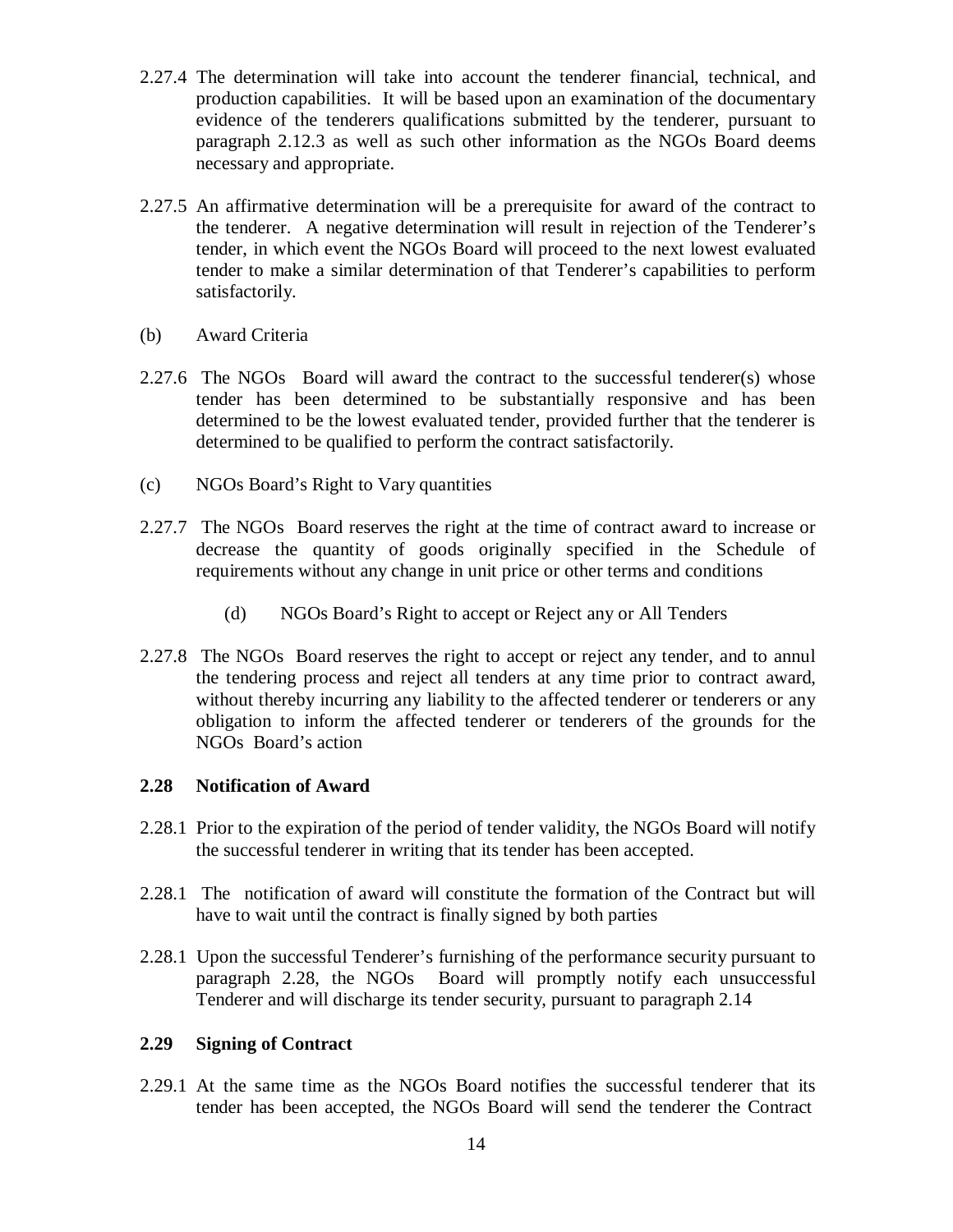Form provided in the tender documents, incorporating all agreements between the parties.

- 2.29.1 The parties to the contract shall have it signed within 14 days from the date of
- notification of contract award unless there is an administrative review request.<br>2.29.1 Within fourteen (14) days of receipt of the Contract Form, the successful tenderer shall sign and date the contract and return it to the NGOs Board.

## **2.30 Performance Security**

- $2.30.1$  Within fourteen (14) days of the receipt of notification of award from the NGOs Board, the successful tenderer shall furnish the performance security in accordance with the Conditions of Contract, in the Performance Security Form provided in the tender documents, or in another form acceptable to the NGOs Board.
- 2.30.1 Failure of the successful tenderer to comply with the requirements of paragraph 2.27 or paragraph 2.28 shall constitute sufficient grounds for the annulment of the award and forfeiture of the tender security, in which event the NGOs Board may make the award to the next lowest evaluated Candidate or call for new tenders.

## **2.31 Corrupt or Fraudulent Practices**

- 2.31.1 The NGOs Board requires that tenderers observe the highest standard of ethics during the procurement process and execution of contracts when used in the present regulations, the following terms are defined as follows;
	- (i) "corrupt practice" means the offering, giving, receiving, or soliciting of anything of value to influence the action of a public official in the procurement process or in contract execution; and
	- (ii) "fraudulent practice" means a misrepresentation of facts in order to influence a procurement process or the execution of a contract to the detriment of the NGOs Board, and includes collusive practice among tenderer (prior to orafter tender submission) designed to establish tender prices at artificial non-competitive levels and to deprive the NGOs Board of the benefits of free and open competition;
- 2.31.2 The NGOs Board will reject a proposal for award if it determines that the tenderer recommended for award has engaged in corrupt or fraudulent practices in competing for the contract in question.
- 2.31.3 Further a tenderer who is found to have indulged in corrupt or fraudulent practices risks being debarred from participating in public procurement in Kenya.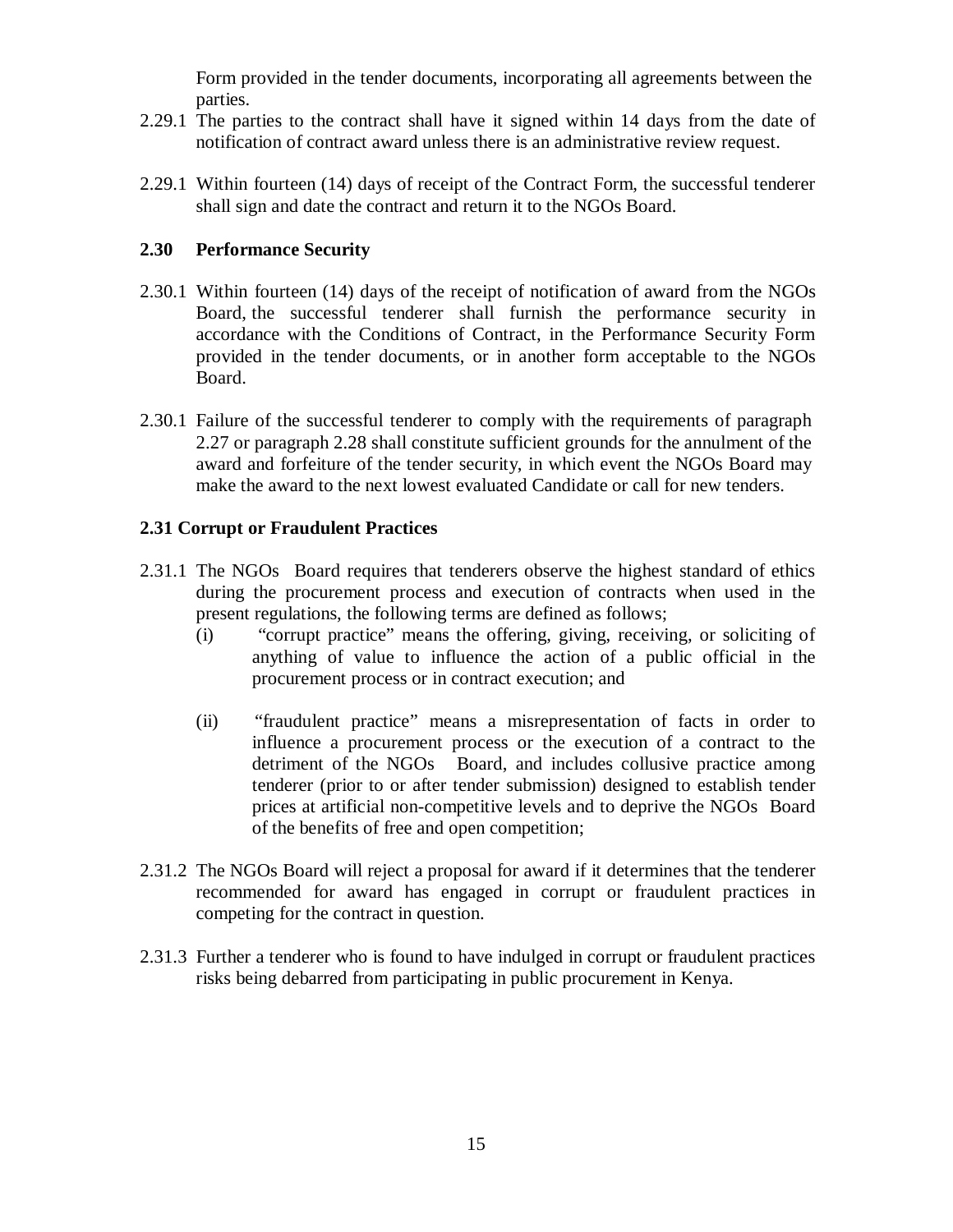## **Appendix to Instructions to Tenderers**

The following information regarding the particulars of the tender shall complement, supplement or amend the provisions of the instructions to tenderers. Wherever there is a conflict between the provision of the instructions to tenderers and the provisions of the appendix, the provisions of the appendix herein shall prevail over those of the instructions to tenderers

| <b>Instructions</b><br>to tenderers |                                                                                                                                                                                         | Particulars of appendix to instructions to tenderers                                                                                                                                                                                                                                                                                                                                            |                                                         |
|-------------------------------------|-----------------------------------------------------------------------------------------------------------------------------------------------------------------------------------------|-------------------------------------------------------------------------------------------------------------------------------------------------------------------------------------------------------------------------------------------------------------------------------------------------------------------------------------------------------------------------------------------------|---------------------------------------------------------|
| 2.1                                 |                                                                                                                                                                                         | Particulars of eligible tenders: As per the evaluation criteria                                                                                                                                                                                                                                                                                                                                 |                                                         |
| 2.2.2                               |                                                                                                                                                                                         | Price to be charged for tender documents. Kes. 1,000                                                                                                                                                                                                                                                                                                                                            |                                                         |
| 2.10                                |                                                                                                                                                                                         | Particulars of other currencies allowed. None                                                                                                                                                                                                                                                                                                                                                   |                                                         |
| 2.11                                |                                                                                                                                                                                         | Particulars of eligibility and qualifications documents of evidence required.<br>Copies of all the documents requested in the evaluation criteria                                                                                                                                                                                                                                               |                                                         |
| 2.12.2                              | $(a)$ cash;                                                                                                                                                                             | Particulars of tender security if applicable. Ksh. 2% of the bid price From<br>either of the following:-<br>(b) a bank guarantee;<br>(c) such insurance company guarantee as may be approved by the PPOA;<br>(d) a letter of credit; or<br>(e) guarantee by a deposit taking microfinance institution, Sacco society,<br>the Youth Enterprise Development Fund or the Women Enterprise<br>Fund. |                                                         |
| 2.13                                |                                                                                                                                                                                         | Validity of Tenders: Tenders Shall remain valid for 90 days                                                                                                                                                                                                                                                                                                                                     |                                                         |
| 2.16.3                              |                                                                                                                                                                                         | Bulky tenders which do not fit in the tender box shall be delivered to the<br>Executive Director's office 15 <sup>th</sup> floor of Co-operative Bank House.                                                                                                                                                                                                                                    |                                                         |
| 2.22                                | <b>Evaluation Criteria</b><br>The following requirements must be met by the tenderer not withstanding<br>other requirements in the tender documents:-<br>a) Mandatory Requirements (MR) |                                                                                                                                                                                                                                                                                                                                                                                                 |                                                         |
|                                     | No.                                                                                                                                                                                     | <b>Requirements</b>                                                                                                                                                                                                                                                                                                                                                                             | <b>Responsive or</b><br><b>Not</b><br><b>Responsive</b> |
|                                     | MR1                                                                                                                                                                                     | Must Submit a copy of certificate of<br>Registration/Incorporation                                                                                                                                                                                                                                                                                                                              |                                                         |
|                                     | MR <sub>2</sub>                                                                                                                                                                         | Must Submit a copy of a valid Tax Compliance<br>certificate                                                                                                                                                                                                                                                                                                                                     |                                                         |
|                                     | MR3                                                                                                                                                                                     | Must Fill the Price Schedule in the format<br>provided                                                                                                                                                                                                                                                                                                                                          |                                                         |
|                                     | MR4                                                                                                                                                                                     | Must Fill the Form of Tender in the Format<br>provided                                                                                                                                                                                                                                                                                                                                          |                                                         |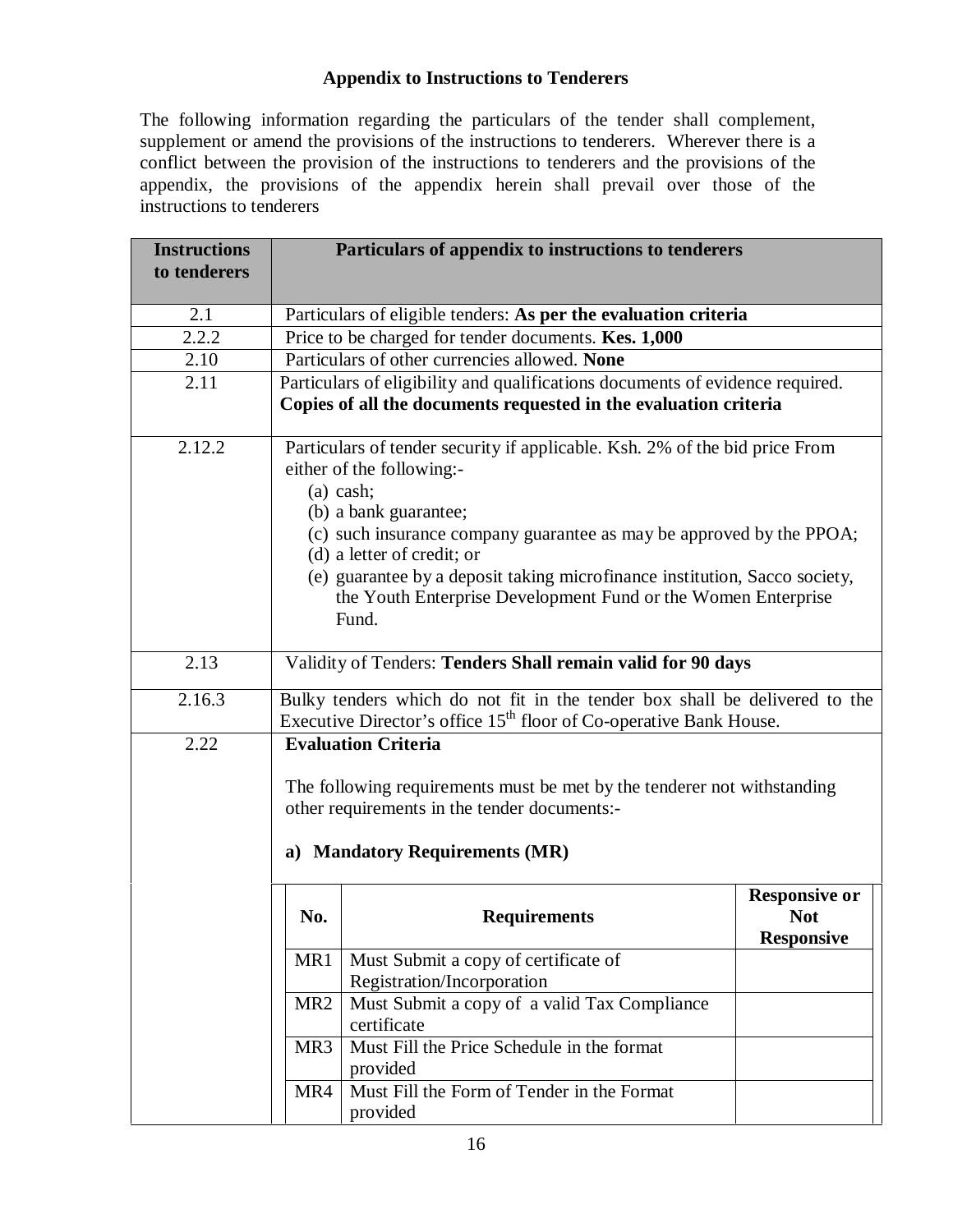|            | MR5<br>Must submit a tender security of Kes. 2% of the                                                                                                                               |
|------------|--------------------------------------------------------------------------------------------------------------------------------------------------------------------------------------|
|            | bid price                                                                                                                                                                            |
|            | Must submit a dully filled up self-declaration<br>MR <sub>6</sub>                                                                                                                    |
|            | form in format provided                                                                                                                                                              |
|            | Must submit a dully filled up Confidential<br>MR7                                                                                                                                    |
|            | Business Questionnaire in the format provided                                                                                                                                        |
|            | The Tenders Shall remain valid for 90 days from<br>MR8                                                                                                                               |
|            | the date of tender opening                                                                                                                                                           |
|            | <b>Technical Mandatory requirements</b><br>Warranty and Support: Original 3/3/3 year's comprehensive cover<br>$\bullet$                                                              |
|            | Valid Manufacturer Authorization Certificate<br>$\bullet$                                                                                                                            |
|            | Original graphical product catalogue and highlighted specifications sheet<br>$\bullet$                                                                                               |
|            | clearly showing all the physical details.                                                                                                                                            |
|            | At this stage, the tenderer's submission will either be responsive in all the                                                                                                        |
|            | mandatory (MR) requirements above or non-responsive. The non-<br>responsive submissions will be eliminated from the entire evaluation<br>process and will not be considered further. |
|            | b) Technical Scores (T.S.)                                                                                                                                                           |
|            |                                                                                                                                                                                      |
|            | This section (Technical Evaluation) will carry a total of 85% of the whole                                                                                                           |
|            | evaluation                                                                                                                                                                           |
|            | Only bidders who score 85% and above will be subjected to financial                                                                                                                  |
|            | evaluation. Those who score below 85% will be eliminated at this stage                                                                                                               |
|            | from the entire evaluation process and will not be considered further.                                                                                                               |
|            |                                                                                                                                                                                      |
| 2.24       | Particulars of post – qualification if applicable.                                                                                                                                   |
|            | The NGOs Board may inspect the premises and /or check the accuracy of                                                                                                                |
|            | any or all information provided by the bidder before awarding a                                                                                                                      |
|            | contract.                                                                                                                                                                            |
| 2.27(b)    | <b>Award Criteria:</b>                                                                                                                                                               |
|            | Award will be made to the lowest evaluated bidder for the server and its                                                                                                             |
|            | related accessories.                                                                                                                                                                 |
| Other's as |                                                                                                                                                                                      |
|            |                                                                                                                                                                                      |
| necessary  | Complete as necessary. None                                                                                                                                                          |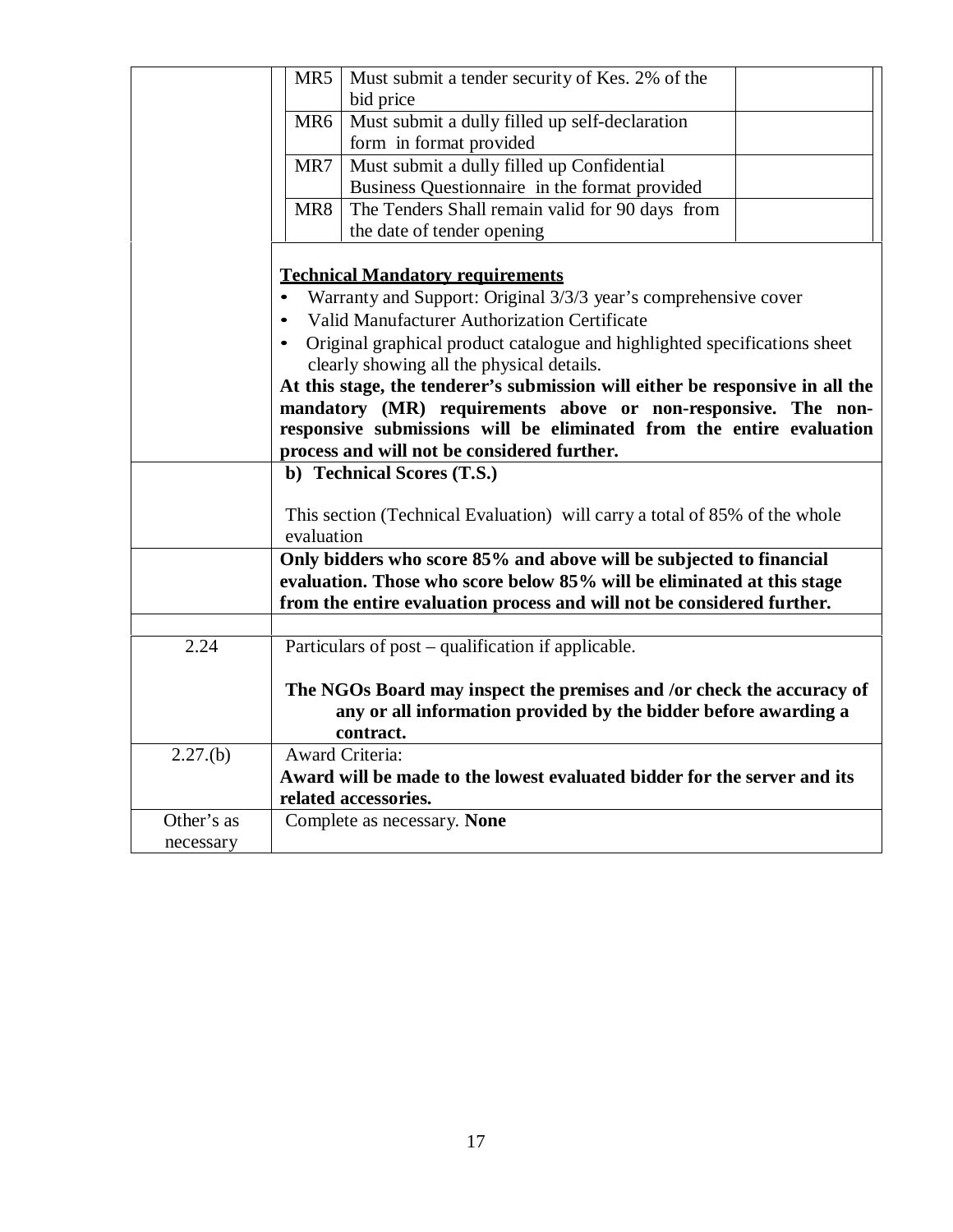#### **SECTION III - GENERAL CONDITIONS OF CONTRACT**

#### **3.1 Definitions**

- 3.1.1 In this Contract, the following terms shall be interpreted as indicated:-
	- (a) "The Contract" means the agreement entered into between the NGOs Board and the tenderer, as recorded in the Contract Form signed by the parties, including all attachments and appendices thereto and all documents incorporated by reference therein.
	- (b) "The Contract Price" means the price payable to the tenderer under the Contract for the full and proper performance of its contractual obligations
	- (c) "The Goods" means all of the equipment, machinery, and/or other materials, which the tenderer is required to supply to the NGOs Board under the Contract.
	- (d) "The NGOs Board" means the organization purchasing the Goods under this Contract.
	- (e) "The Tenderer' means the individual or firm supplying the Goods under this Contract.

#### 3.2 **Application**

3.2.1 These General Conditions shall apply in all Contracts made by the NGOs Board for the procurement installation and commissioning of equipment

#### 3.3 **Country of Origin**

- 3.3.1 For purposes of this clause, "Origin" means the place where the Goods were mined, grown or produced.
- 3.3.2 The origin of Goods and Services is distinct from the nationality of the tenderer.

### 3.4 **Standards**

3.4.1 The Goods supplied under this Contract shall conform to the standards mentioned in the Technical Specifications.

#### 3.5 **Use of Contract Documents and Information**

3.5.1 The tenderer shall not, without the NGOs Board's prior written consent, disclose the Contract, or any provision therefore, or any specification, plan, drawing, pattern, sample, or information furnished by or on behalf of the NGOs Board in connection therewith, to any person other than a person employed by the tenderer in the performance of the Contract.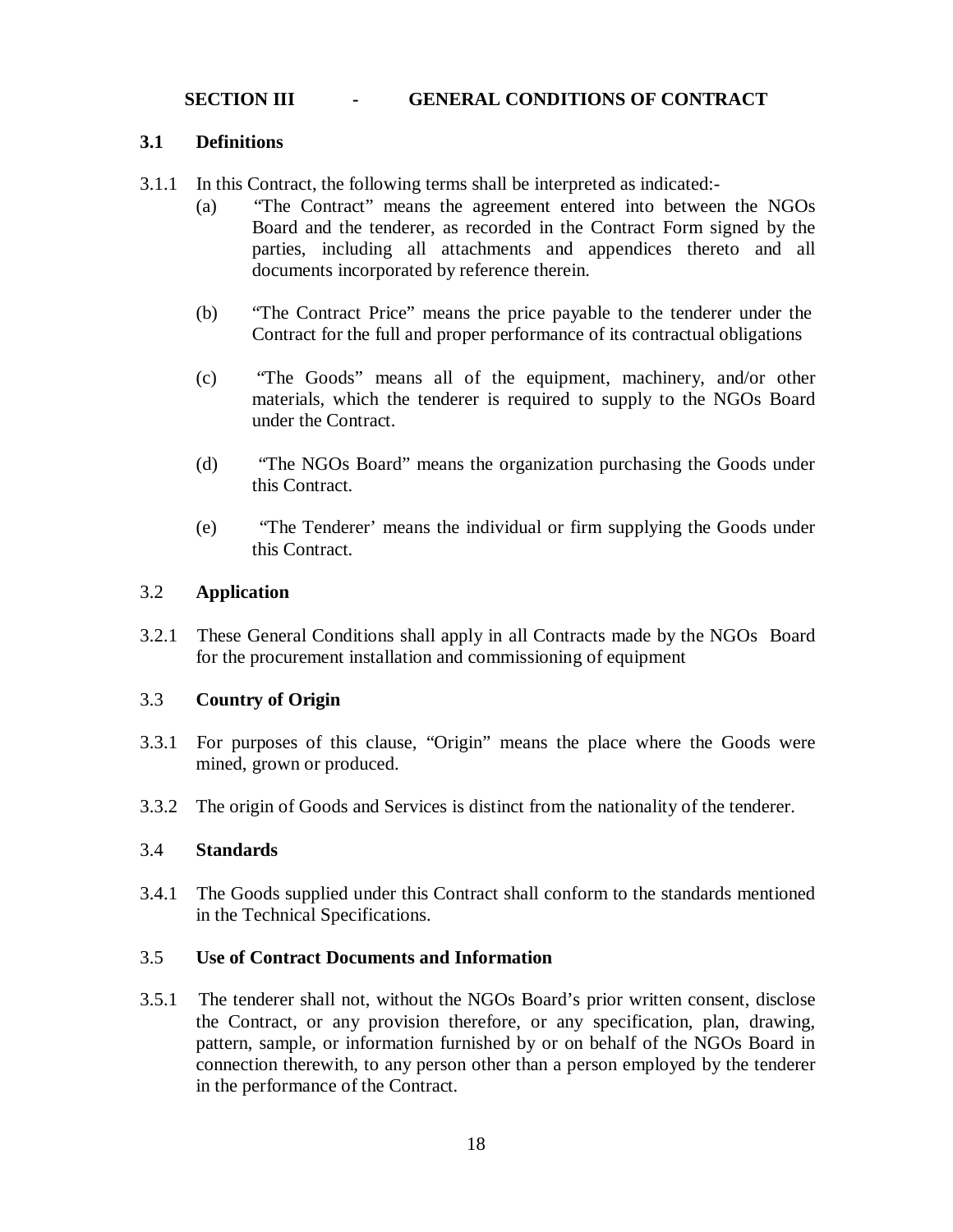- 3.5.2 The tenderer shall not, without the NGOs Board's prior written consent, make use of any document or information enumerated in paragraph 3.5.1 above
- 3.5.3 Any document, other than the Contract itself, enumerated in paragraph 3.5.1 shall remain the property of the NGOs Board and shall be returned (all copies) to the NGOs Board on completion of the Tenderer's performance under the Contract if so required by the NGOs Board

### 3.6 **Patent Rights**

3.6.1 The tenderer shall indemnify the NGOs Board against all third-party claims of infringement of patent, trademark, or industrial design rights arising from use of the Goods or any part thereof in the NGOs Board's country

#### 3.7 **Performance Security**

- 3.7.1 Within thirty (30) days of receipt of the notification of Contract award, the successful tenderer shall furnish to the NGOs Board the performance security in the amount specified in Special Conditions of Contract.
- 3.7.2 The proceeds of the performance security shall be payable to the NGOs Board as compensation for any loss resulting from the Tenderer's failure to complete its obligations under the Contract.
- 3.7.3 The performance security shall be denominated in the currency of the Contract, or in a freely convertible currency acceptable to the NGOs Board and shall be in the form of a bank guarantee or an irrevocable letter of credit issued by a reputable bank located in Kenya or abroad, acceptable to the NGOs Board, in the form provided in the tender documents.
- 3.7.4 The performance security will be discharged by the NGOs Board and returned to the Candidate not later than thirty (30) days following the date of completion of the Tenderer's performance obligations under the Contract, including any warranty obligations, under the Contract

#### 3.8 **Inspection and Tests**

- 3.8.1 The NGOs Board or its representative shall have the right to inspect and/or to test the goods to confirm their conformity to the Contract specifications. The NGOs Board shall notify the tenderer in writing in a timely manner, of the identity of any representatives retained for these purposes.
- 3.8.2 The inspections and tests may be conducted in the premises of the tenderer or its subcontractor(s), at point of delivery, and/or at the Goods' final destination If conducted on the premises of the tenderer or its subcontractor(s), all reasonable facilities and assistance, including access to drawings and production data, shall be furnished to the inspectors at no charge to the NGOs Board.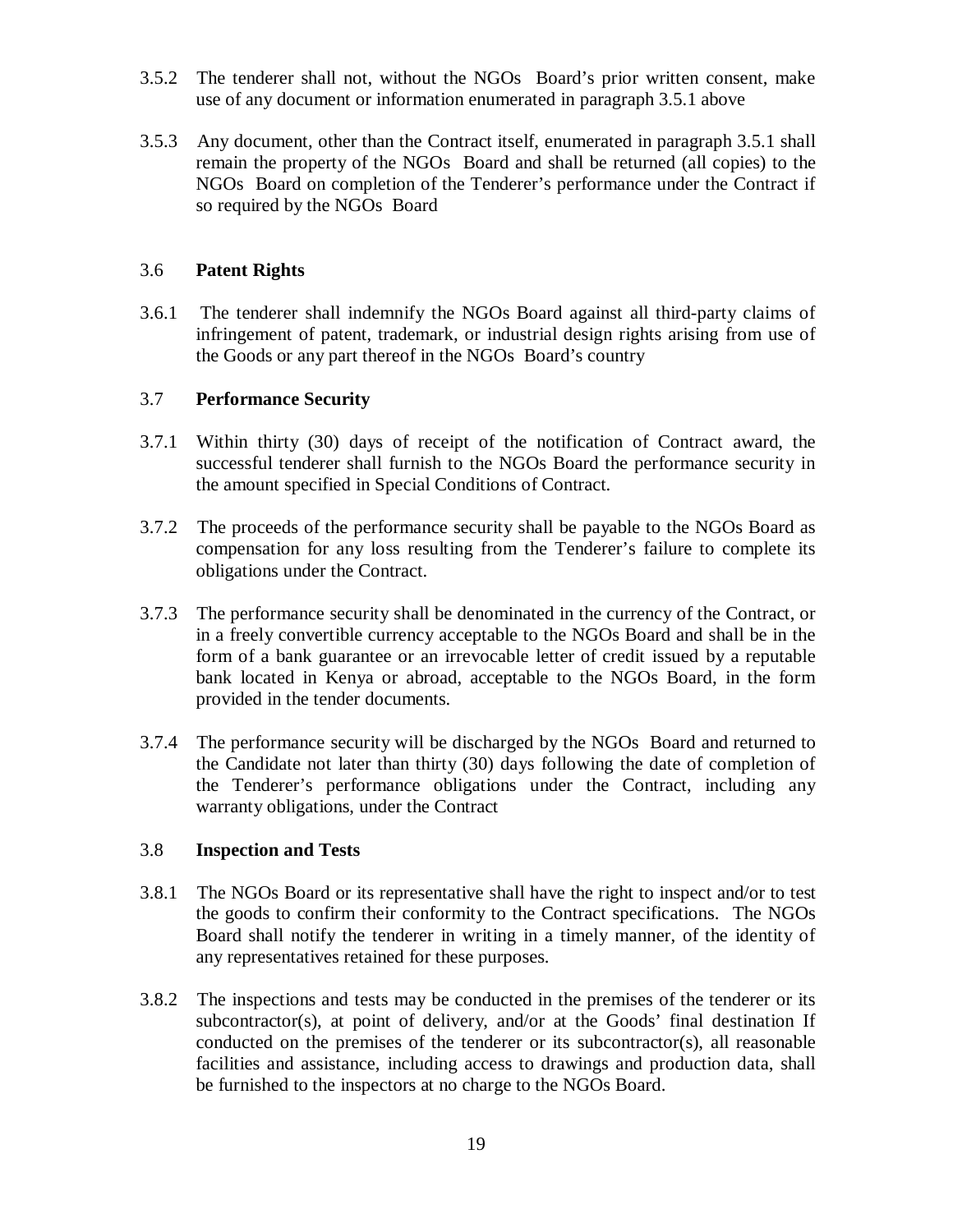- 3.8.3 Should any inspected or tested goods fail to conform to the Specifications, the NGOs Board may reject the equipment, and the tenderer shall either replace the rejected equipment or make alterations necessary to make specification requirements free of costs to the NGOs Board.
- 3.8.4 The NGOs Board's right to inspect, test and where necessary, reject the goods after the Goods' arrival shall in no way be limited or waived by reason of the equipment having previously been inspected, tested and passed by the NGOs Board or its representative prior to the equipment delivery.
- 3.8.5 Nothing in paragraph 3.8 shall in any way release the tenderer from any warranty or other obligations under this Contract.

## 3.9 **Packing**

- 3.9.1 The tenderer shall provide such packing of the Goods as is required to prevent their damage or deterioration during transit to their final destination, as indicated in the Contract.
- 3.9.2 The packing, marking, and documentation within and outside the packages shall comply strictly with such special requirements as shall be expressly provided for in the Contract

#### 3.10 **Delivery and Documents**

3.10.1 Delivery of the Goods shall be made by the tenderer in accordance with the terms specified by NGOs Board in its Schedule of Requirements and the Special Conditions of Contract

#### 3.11 **Insurance**

3.11.1 The Goods supplied under the Contract shall be fully insured against loss or damage incidental to manufacturer or acquisition, transportation, storage, and delivery in the manner specified in the Special conditions of contract.

#### 3.12 **Payment**

- 3.12.1 The method and conditions of payment to be made to the tenderer under this Contract shall be specified in Special Conditions of Contract
- 3.12.2 Payments shall be made promptly by the NGOs Board as specified in the contract

#### 3.13 **Prices**

3.13.1 Prices charged by the tenderer for goods delivered and services performed under the Contract shall not, with the exception of any price adjustments authorized in Special Conditions of Contract, vary from the prices by the tenderer in its tender.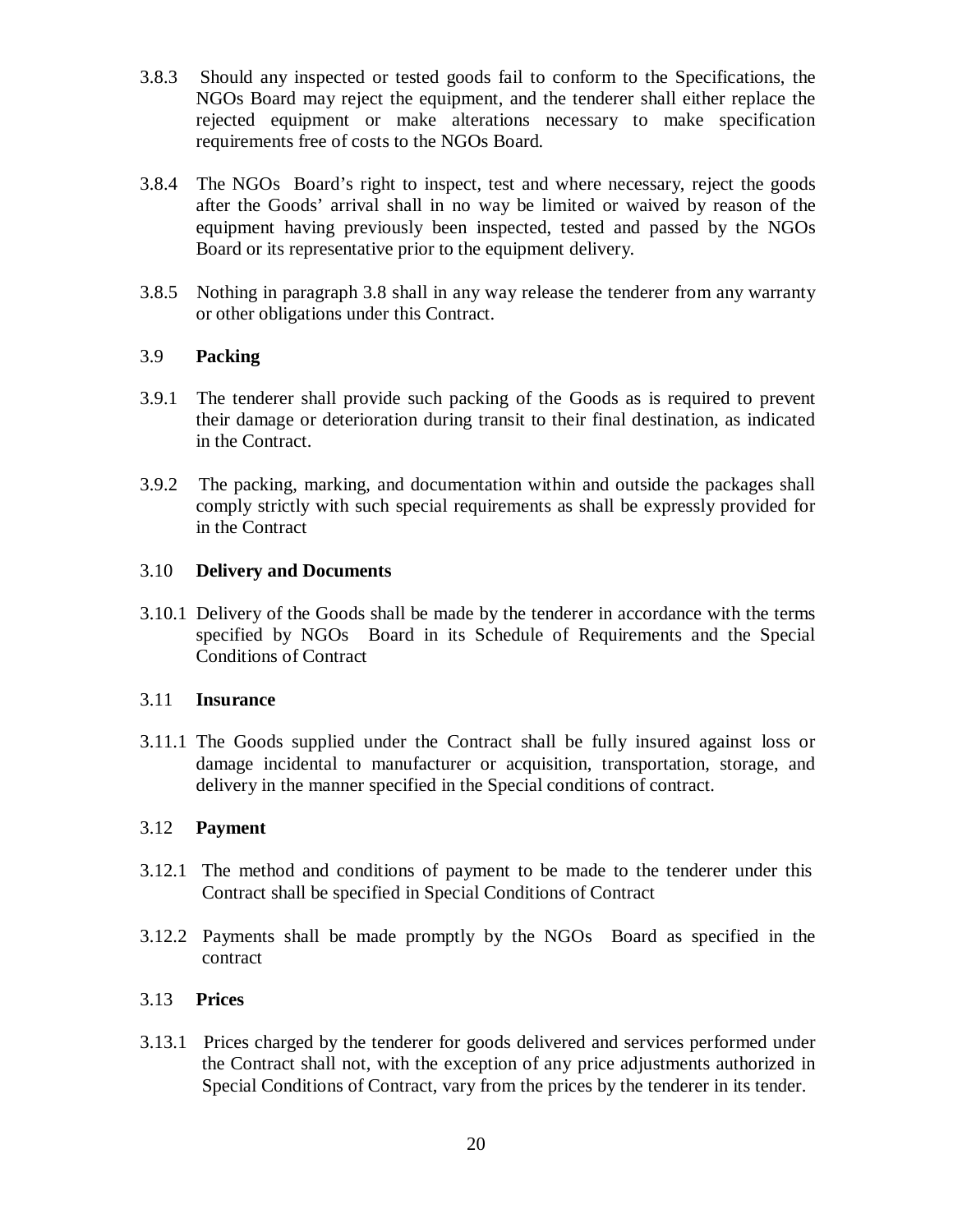- 3.31.2 3.31.2 Contract price variations shall not be allowed for contracts not exceeding one year (12 months)
- 3.31.3 Where contract price variation is allowed, the variation shall not exceed 10% of the original contract price.
- 3.31.4 Price variation request shall be processed by the NGOs Board within 30 days of receiving the request.

### 3.14 **Assignment**

3.14.1 The tenderer shall not assign, in whole or in part, its obligations to perform under this Contract, except with the NGOs Board's prior written consent

## 3.15 **Subcontracts**

3.15.1 The tenderer shall notify the NGOs Board in writing of all subcontracts awarded under this Contract if not already specified in the tender. Such notification, in the original tender or later, shall not relieve the tenderer from any liability or obligation under the Contract

## 3.16 **Termination for default**

- 3.16.1 The NGOs Board may, without prejudice to any other remedy for breach of Contract, by written notice of default sent to the tenderer, terminate this Contract in whole or in part
- 3.15 If the tenderer fails to deliver any or all of the goods within the period(s) specified in the Contract, or within any extension thereof granted by the NGOs Board if the tenderer fails to perform any other obligation(s) under the Contract
- 3.17 If the tenderer, in the judgment of the NGOs Board has engaged in corrupt or fraudulent practices in competing for or in executing the Contract
- 3.16.1 In the event the NGOs Board terminates the Contract in whole or in part, it may procure, upon such terms and in such manner as itdeems appropriate, equipment similar to those undelivered, and the tenderer shall be liable to the NGOs Board for any excess costs for such similar goods.

## 3.17 **Liquidated Damages**

3.17.1. If the tenderer fails to deliver any or all of the goods within the period(s) specified in the contract, the NGOs Board shall, without prejudice to its other remedies under the contract, deduct from the contract prices liquidated damages sum equivalent to 0.5% of the delivered price of the delayed items up to a maximum deduction of 10% of the delayed goods. After this the tenderer may consider termination of the contract.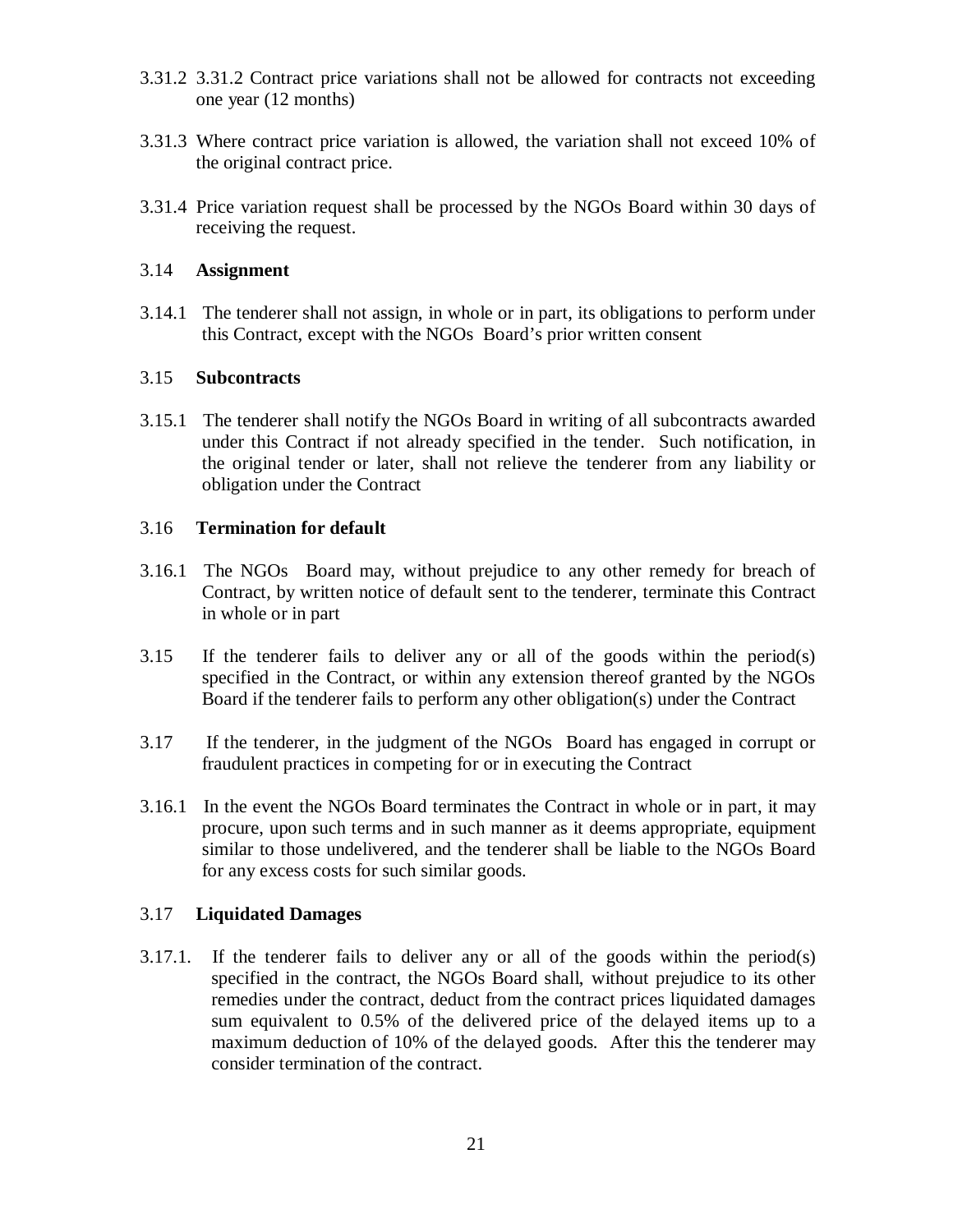### 3.18 **Resolution of Disputes**

- 3.18.1 The NGOs Board and the tenderer shall make every effort to resolve amicably by direct informal negotiation and disagreement or dispute arising between them under or in connection with the contract
- 3.18.2 If, after thirty (30) days from the commencement of such informal negotiations both parties have been unable to resolve amicably a contract dispute, either party may require adjudication in an agreed national or international forum, and/or international arbitration.

## 3.19 **Language and Law**

3.19.1 The language of the contract and the law governing the contract shall be English language and the Laws of Kenya respectively unless otherwise stated.

## 3.20 **Force Majeure**

3.20.1 The tenderer shall not be liable for forfeiture of its performance security or termination for default if and to the extent that it's delay in performance or other failure to perform its obligations under the Contract is the result of an event of Force Majeure.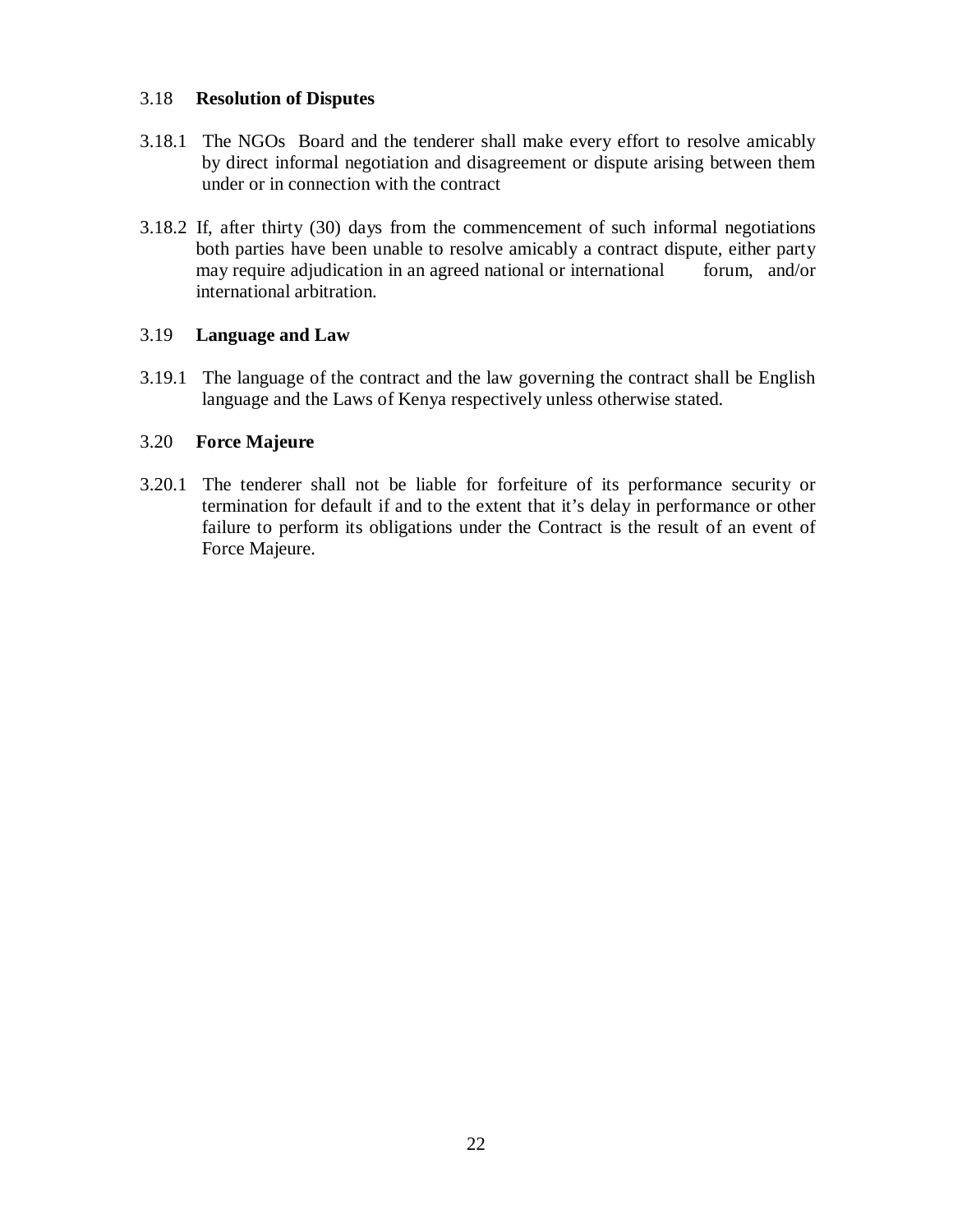## **SECTION IV - SPECIAL CONDITIONS OF CONTRACT**

- 4.1. Special Conditions of Contract shall supplement the General Conditions of Contract. Whenever there is a conflict, between the GCC and the SCC, the provisions of the SCC herein shall prevail over these in the GCC.
- 42. Special conditions of contract as relates to the GCC

| <b>REFERENCE</b> | <b>SPECIAL CONDITIONS OF CONTRACT</b>                                                                     |
|------------------|-----------------------------------------------------------------------------------------------------------|
| OF GCC           |                                                                                                           |
| 3.7.1            | Indicate particulars of performance security                                                              |
|                  | 10% of the tender sum for a period of 6 months                                                            |
|                  | <b>From the following forms</b>                                                                           |
|                  | cash;                                                                                                     |
|                  | a bank guarantee;                                                                                         |
|                  | such insurance company guarantee as may be approved by                                                    |
|                  | the PPOA;                                                                                                 |
|                  | a letter of credit; or                                                                                    |
|                  | Guarantee by a deposit taking microfinance institution, Sacco                                             |
|                  | society, the Youth Enterprise Development Fund or the                                                     |
|                  | Women Enterprise Fund.                                                                                    |
| 3.12.1           | Indicate terms of payment                                                                                 |
|                  | payments will be made within 30 days upon delivery of<br>acceptable goods and commissioning of the works. |
| 3.18.1           | Indicate resolutions of disputes                                                                          |
|                  | Arbitration as provided in the laws of Kenya                                                              |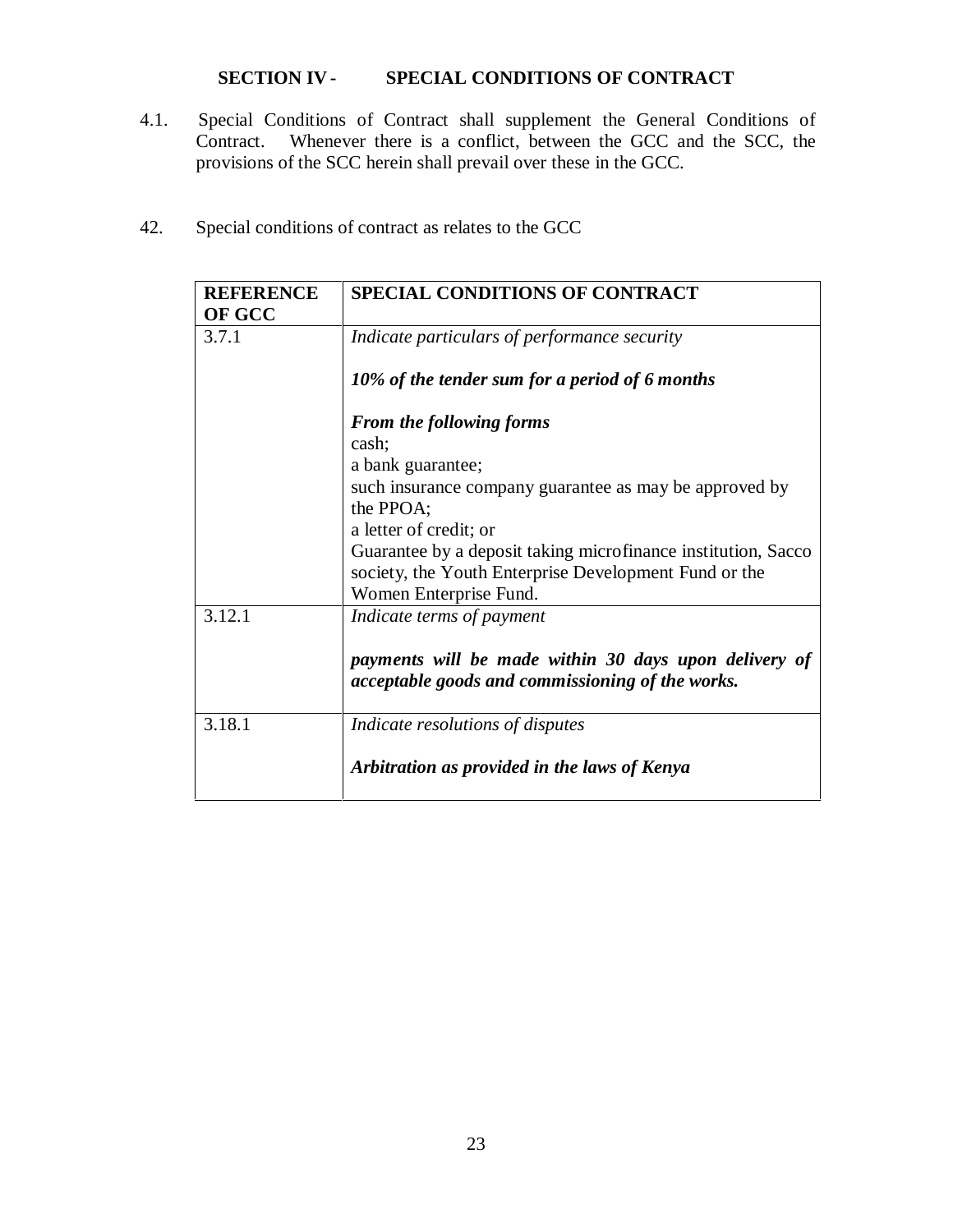### **SECTION V - TECHNICAL SPECIFICATIONS**

## **5.1 General**

- 5.1.1 These specifications describe the requirements for goods. Tenderers are requested to submit with their offers the detailed specifications, drawings, catalogues, etc. for the products they intend to supply
- 5.1.2 Tenderers must indicate on the specifications sheets whether the equipment offered comply with each specified requirement.
- 5.1.3 All the dimensions and capacities of the equipment to be supplied shall not be less than those required in these specifications. Deviations from the basic requirements, if any shall be explained in detail in writing with the offer, with supporting data such as calculation sheets, etc. The NGOs Board reserves the right to reject the products, if such deviations shall be found critical to the use and operation of the products.
- 5.1.4 The tenderers are requested to present information along with their offers as follows:
	- (i) Shortest possible delivery period of each product
	- (ii) Information on proper representative and/or workshops for back-up service/repair and maintenance including their names and addresses.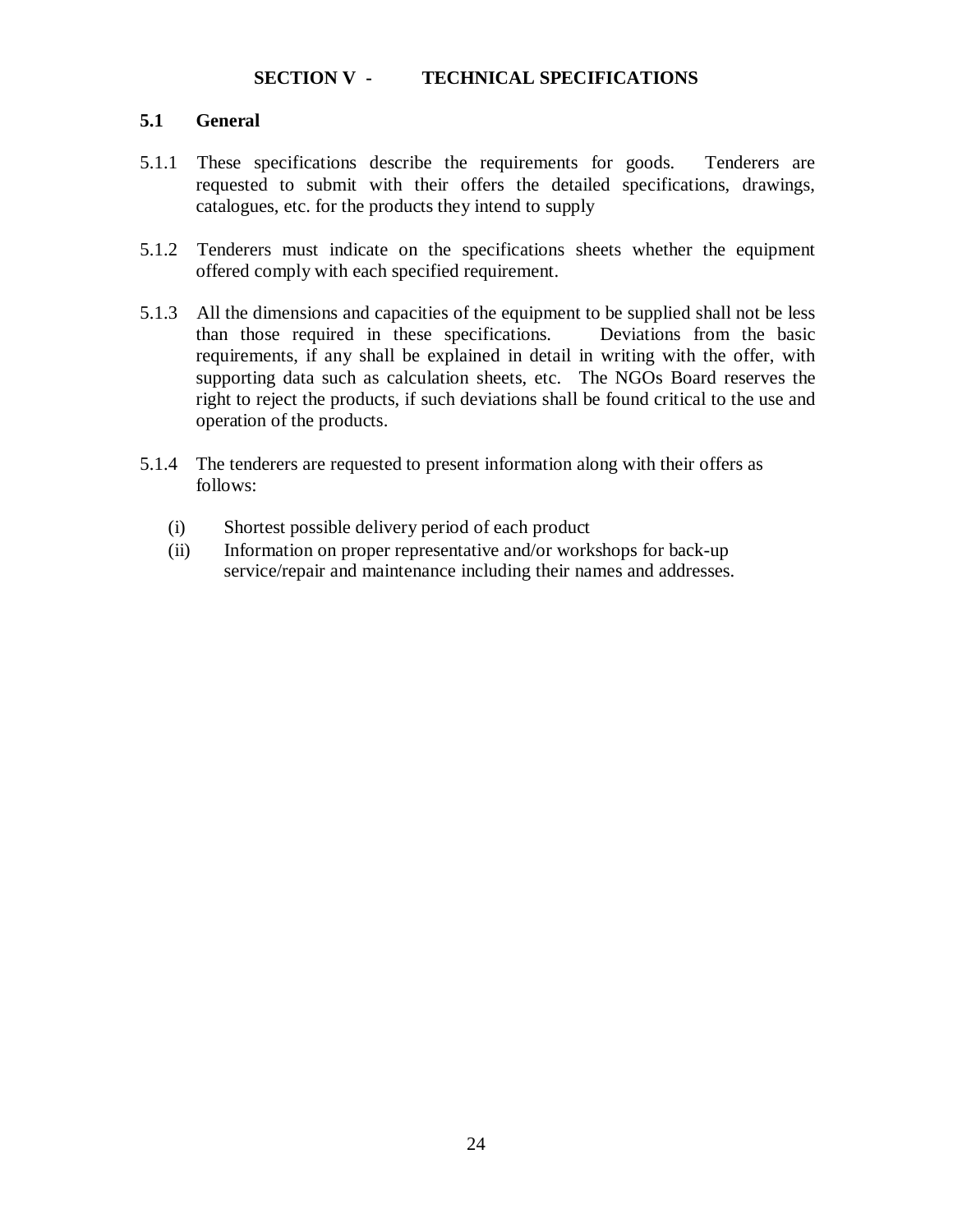## **5.2 PARTICULARS / Specifications for the Server and the Related Accessories /Services/Evaluation Criteria**

| No.                     |                                           | MINIMUM TECHNICAL REQUIREMENTS                                                                                                                                                                                                                                                                                                                                                                                                                                                                                                                                                                                                                                                                                                                                                                                                                                                                                  | <b>WEIGHT</b><br><b>VALUE</b> |
|-------------------------|-------------------------------------------|-----------------------------------------------------------------------------------------------------------------------------------------------------------------------------------------------------------------------------------------------------------------------------------------------------------------------------------------------------------------------------------------------------------------------------------------------------------------------------------------------------------------------------------------------------------------------------------------------------------------------------------------------------------------------------------------------------------------------------------------------------------------------------------------------------------------------------------------------------------------------------------------------------------------|-------------------------------|
| $\mathbf{1}$            | Form Factor                               | Rack Server 2U Form factor<br>Fully configured rack rails slide ready with cable<br>management Arm                                                                                                                                                                                                                                                                                                                                                                                                                                                                                                                                                                                                                                                                                                                                                                                                              | $Max=3$<br>$Min=2$            |
| $\overline{2}$          | Processor                                 | Intel® Xeon® processor E5-2600 v3 up to 3.5Ghz,<br>8 Core (with 2 nos. of Processor)<br>Intel C platform six hundred and twelve series chipset                                                                                                                                                                                                                                                                                                                                                                                                                                                                                                                                                                                                                                                                                                                                                                  | $Max = 8$<br>$Min = 7$        |
| $\overline{\mathbf{3}}$ | Cache                                     | 2.5MB per core; core options: 4, 6, 8, 10, 12, 14, 16, 18<br>(20Mb)                                                                                                                                                                                                                                                                                                                                                                                                                                                                                                                                                                                                                                                                                                                                                                                                                                             | $Max = 8$<br>$Min = 7$        |
| $\overline{\mathbf{4}}$ | Memory                                    | Up to 24 DIMMs of high capacity DDR4 memory -<br>4GB/8GB/16GB/32GB DDR4 up to 2133MT/s,<br>Installed 192GB-384GB                                                                                                                                                                                                                                                                                                                                                                                                                                                                                                                                                                                                                                                                                                                                                                                                | $Max = 8$<br>$Min = 7$        |
| 5                       | I/O Slots                                 | Up to 7 x PCIe 3.0 plus dedicated raid slot                                                                                                                                                                                                                                                                                                                                                                                                                                                                                                                                                                                                                                                                                                                                                                                                                                                                     | $Max=4$<br>$Min=3$            |
| 6                       | <b>Internal Storage</b>                   | HDD: SAS, SATA, near line SAS SSD: SAS, SATA16<br>x 2.5" - up to 29TB via 1.8TB hot-plug SAS 15k Hard<br>drives – <i>Installed 1.8TB</i>                                                                                                                                                                                                                                                                                                                                                                                                                                                                                                                                                                                                                                                                                                                                                                        | $Max = 8$<br>$Min = 7$        |
| $\overline{7}$          | Drive bays                                | Internal hard drive bay and hot-plug backplane: Up to<br>16 x 2.5" HDD: SAS, SATA, near line SAS SSD: SAS,<br>SATA; Up to 8 x 3.5" HDD: SAS, SATA, near line<br>SAS SSD: SAS, SATA                                                                                                                                                                                                                                                                                                                                                                                                                                                                                                                                                                                                                                                                                                                              | $Max=4$<br>$Min=3$            |
| 8                       | Redundancy and<br>Storage<br>controllers; | Integrated on system board and should support high<br>performance, reliability and redundancy (RAID<br>controller configured)                                                                                                                                                                                                                                                                                                                                                                                                                                                                                                                                                                                                                                                                                                                                                                                   | $Max=5$<br>$Min=4$            |
| $\boldsymbol{9}$        | Network<br><b>Interface Cards</b>         | Should help improve efficiency and bring the speed of<br>full line-rate network performance; leverage stateless<br>offload such as TCP/IP checksum, TCP segmentation<br>offload (TSO), receive side scaling (RSS), large send<br>offload (LSO) and others to help provide maximum<br>flexibility and optimized performance. In addition, NIC<br>cards should support 16Gbps per port maximum<br>throughput for high bandwidth storage (SAN) traffic.<br>In addition achieving dual-port, line-rate, Minimum 8<br>GbE Fiber Channel throughput—at extremely low CPU<br>usage with full hardware offloads.<br>Network performance should be able to eliminate<br>potential I/O bottlenecks. In addition, support for<br>powerful virtualization features makes this adapter ideal<br>for virtualized environments that need excellent I/O<br>performance to service growing numbers of virtual<br>machines (VMs). | $Max=7$<br>$Min=6$            |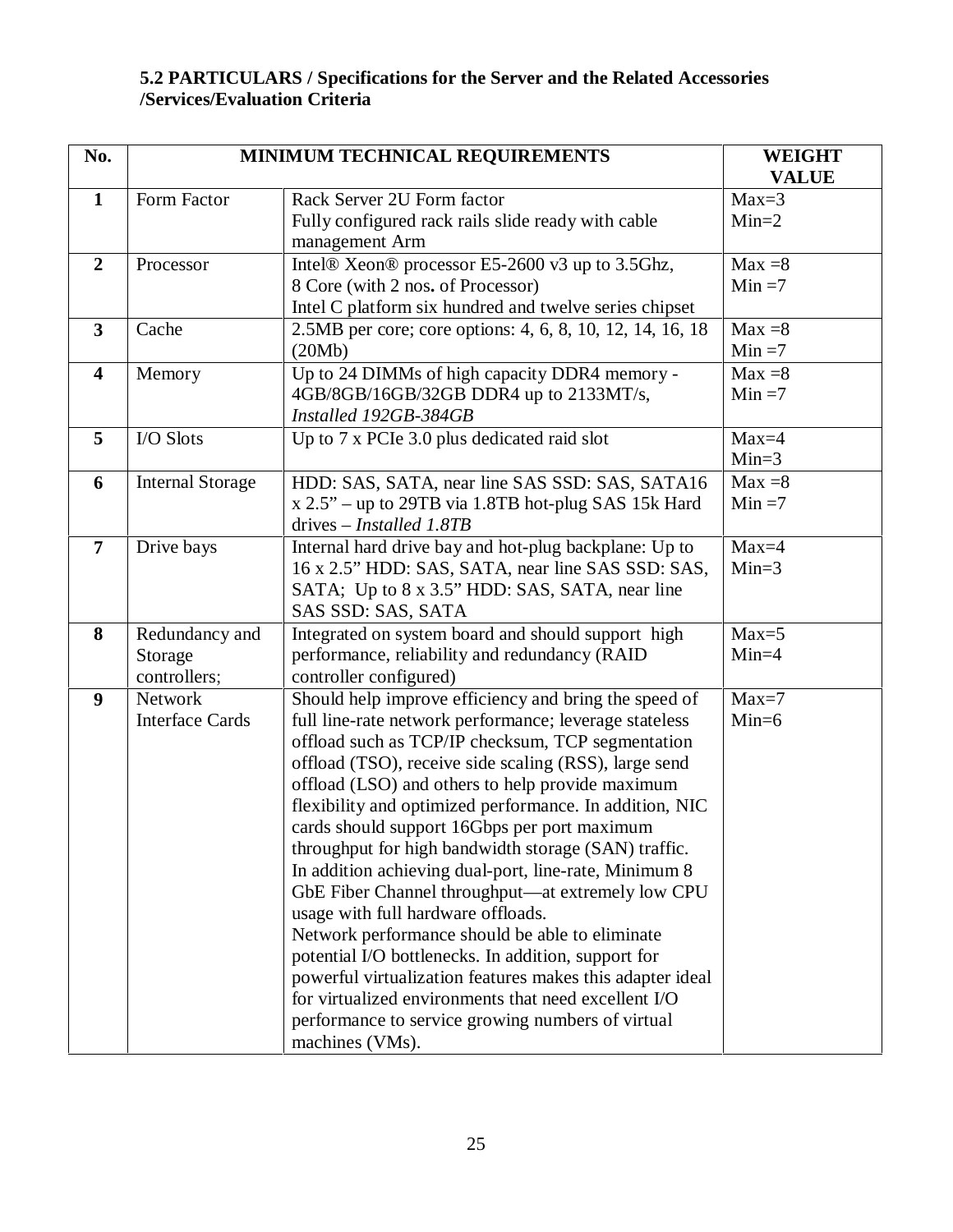| 10 | Power Supply                    | Minimum platinum high efficient dual hot plug redundant<br>power supply $(1+1)$ 900W-1300W, 240v Auto-ranging<br>power supplies                                                                                                                                                                                                                                                                                                                                                                                  | $Max=7$<br>$Min=6$   |
|----|---------------------------------|------------------------------------------------------------------------------------------------------------------------------------------------------------------------------------------------------------------------------------------------------------------------------------------------------------------------------------------------------------------------------------------------------------------------------------------------------------------------------------------------------------------|----------------------|
| 11 | <b>Basic Input</b><br>devices   | Internal DVD + RW, USB keyboard, USB Optical Mouse,<br>USB 2.0 & USB 3.0, mini USB, Serial port, VGA                                                                                                                                                                                                                                                                                                                                                                                                             | $Max=2$<br>$Min=1$   |
| 12 | <b>Operating System</b>         | Volume Licensing-Windows Server 2012 R2 Datacenter,<br>5-five No., with the appropriate Cal license(s) and support<br>for Virtualization technology.                                                                                                                                                                                                                                                                                                                                                             | $Max=3$<br>$Min=3$   |
| 13 | Remote<br>Management            | Integrated Remote Access Controller with life Cycle<br>Controller                                                                                                                                                                                                                                                                                                                                                                                                                                                | $Max=2$<br>$Min=2$   |
| 14 | Deployment and<br>Commissioning | Set up, installation, configuration and optimization for<br>maximum performance.<br>Commissioning, integration with existing systems and data<br>transfer. The set ups, (re)installation, configuration,<br>integration and data transfers will involve three (3) physical<br>servers (two existing physical servers configured with<br>several virtual machines and the proposed new server)                                                                                                                    | $Max=10$<br>$Min=8$  |
| 15 | Security                        | Power-on password, administrator's password, two Trusted<br>Platform Modules (TPMs): on the IMM2 (TPM 1.2) and<br>on the host (TPM 1.2/2.0). Lockable front bezel.                                                                                                                                                                                                                                                                                                                                               | $Max=2$<br>$Min=1$   |
| 16 | <b>Systems</b><br>management    | Automatic Server Restart, Tools Center Integrated<br>Management Module II (IMM2.1) based on Renesas<br>SH7758, Predictive Failure Analysis, light path<br>diagnostics, Administrator. Integrated Management<br>Module Advanced Unified Extensible Firmware Interface                                                                                                                                                                                                                                             | $Max=3$<br>$Min=2$   |
| 17 | Availability                    | ECC memory, hot-plug hard drives, hot-plug redundant<br>cooling, hot-plug redundant power, internal dual SD<br>module, single device data correction (SDDC), spare rank,<br>tool-less chassis, support for high availability clustering<br>and virtualization, proactive systems management alerts                                                                                                                                                                                                               | $Max=3$<br>$Min=2$   |
| 18 | Project<br>Experience           | Proof of Supply, Installation and Commissioning (of the<br>proposed model, or equivalent) with deployment<br>experience of not less than $(2)$ two sites in the last three $(3)$<br>years, including proof of support and after sales service<br>with a minimum of two $(2)$ similar or equivalent sites in<br>the last 3 years.<br>Provide site contacts of Key personnel and certified copies<br>of customer acceptance report.<br>Detailed Post implementation support plan with options of<br>annual renewal | $Max=13$<br>$Min=12$ |
|    |                                 | Maximum                                                                                                                                                                                                                                                                                                                                                                                                                                                                                                          | 100                  |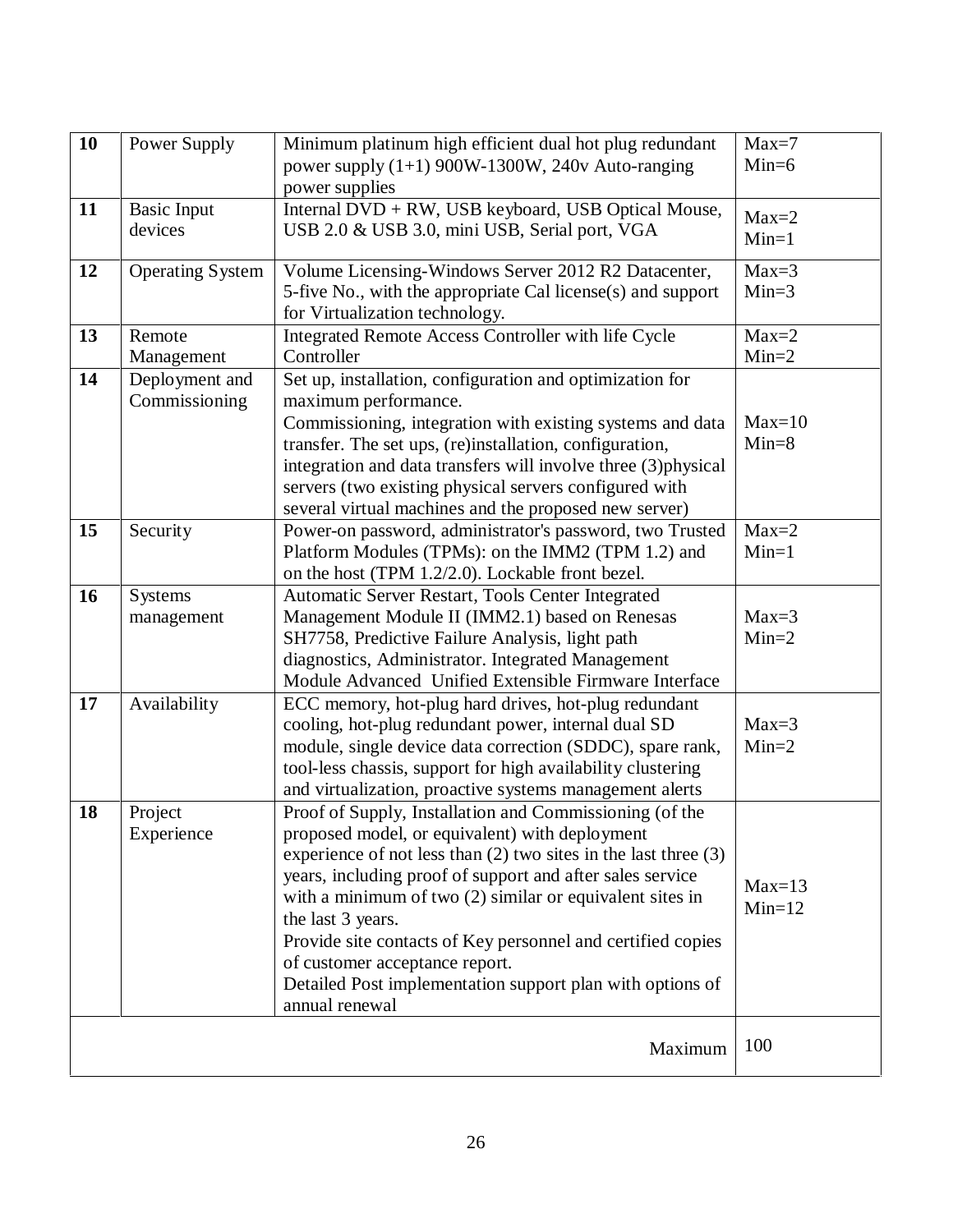## **Appendix**

## **EVALUATION CRITERIA**

The bid evaluation will take into account technical factors in addition to cost factors. The weight for financial evaluation is 15% while the Weight for technical evaluation is 85%. *Bidders must conform to the specific Technical Requirements*.

The evaluation of the responsive bids will take into account technical factors, demonstration of post supply support abilities by bidders in addition to financial factors.

Evaluation Check List

(a) Technical Evaluation that will be scored against bidders responses and testresults of the bids

submitted by the bidders will be scored 100 marks based on the following criteria:

i. Adherence to Technical Requirements

ii. Compliance with applicable ISO standards

To qualify for financial evaluation, a bidder/ Tenderer must score a minimum of 83 out of 100 marks.

(b) Financial Evaluation

An Evaluated Bid Score (B) will be calculated for each responsive bid using the following formula, which permits a comprehensive assessment of the bid price and the technical merits of each bid:

$$
\text{where: } B = \left\{ \frac{C \text{ low}}{C} \right\} * 15 + \left\{ \frac{1}{T} \right\} * 85
$$

*C* =Evaluated Bid Price  $C^{low}$  =Lowest of all Evaluated Bid Prices among responsive bids

*T* = Evaluated Technical Score awarded to the bid

*T*<sup>high</sup> =Technical Score achieved by the bid that was scored highest among all responsive bids

The bid with the highest Evaluated Bid Score (B) among responsive bids shall be termed the Lowest Evaluated Bid and is eligible for Contract award. This is subject to fulfillment of all terms and conditions spelt out herein and other applicable Laws of the republic of Kenya. The Client may need to visit the winning bidder's business premises among other things to inspect and confirm the physical location, bidder capabilities and compliance status before awarding the tender.

Signature of tenderer:

*Note*: In case of discrepancy between unit price and total, the unit price shall prevail.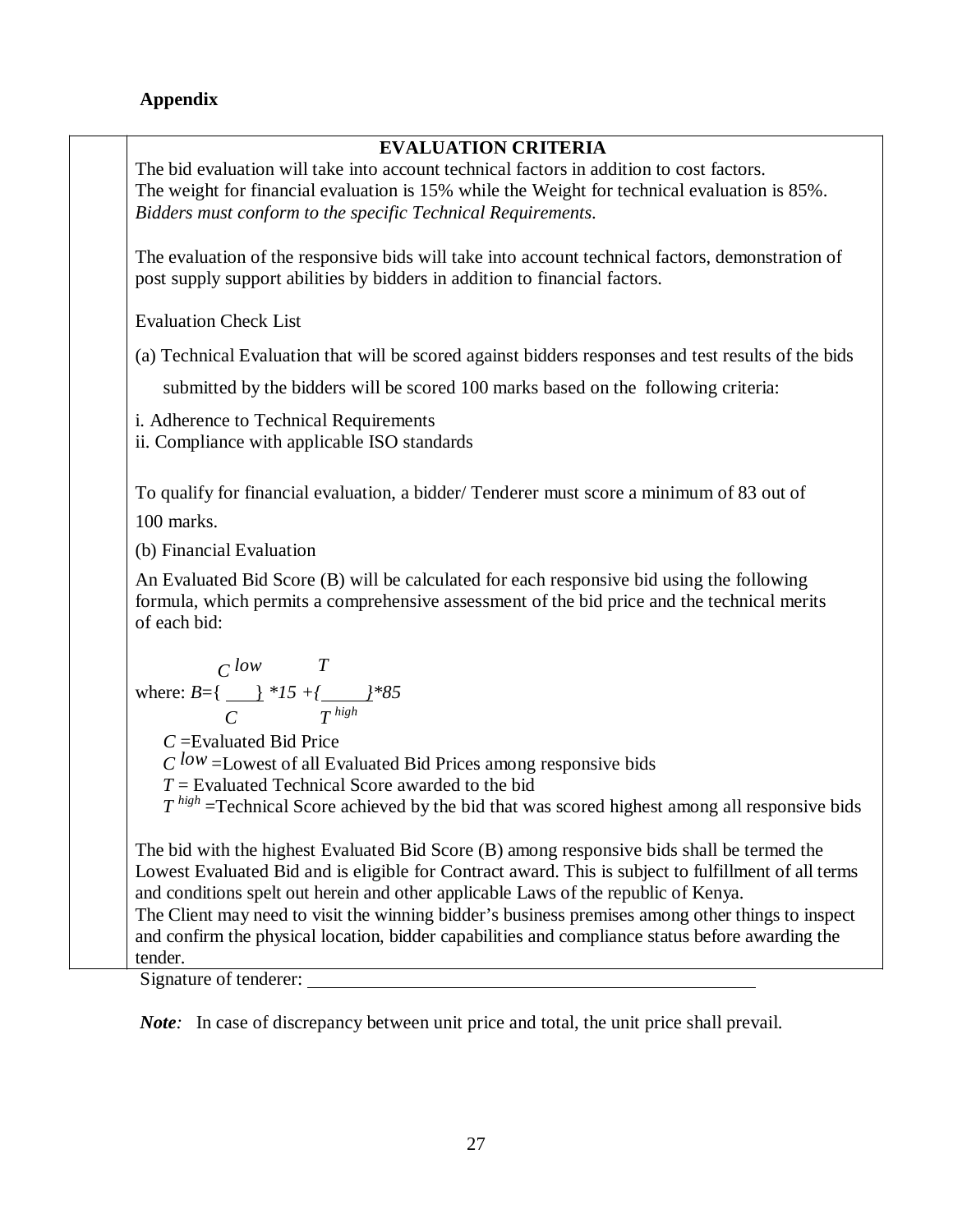## **SECTION VIII - STANDARD FORMS**

#### **Notes on the sample Forms**

1. Form of Tender - The form of tender must be completed by the tenderer and submitted with the tender documents. It must also be duly signed by duly authorized representatives of the tenderer.

2. Confidential Business Questionnaire Form - This form must be completed by the tenderer and submitted with the tender documents.

3. Tender Security Form - When required by the tender documents the tender shall provide the tender security either in the form included herein or in another format acceptable to the procuring entity.

4. Contract Form- The Contract Form shall notbe completed by the tenderer at the time of submitting the tender. The Contract Form shall be completed after contract award and should incorporate the accepted contract price.

5. Performance Security Form - The performance security form should not be completed by the tenderers at the time of tender preparation. Only the successful tenderer will be required to provide performance security in the form provided herein or in another form acceptable to the NGOs Board.

6. Bank Guarantee for Advance Payment Form- When Advance payment is requested for by the successful bidder and agreed by the NGOs Board, this form must be completed fully and duly signed by the authorized officials of the bank.

7. Manufacturers Authorization Form - When required by the ender documents this form must be completed and submitted with the tender documents. This form will be completed by the manufacturer of the goods where the tenderer is an agent.

28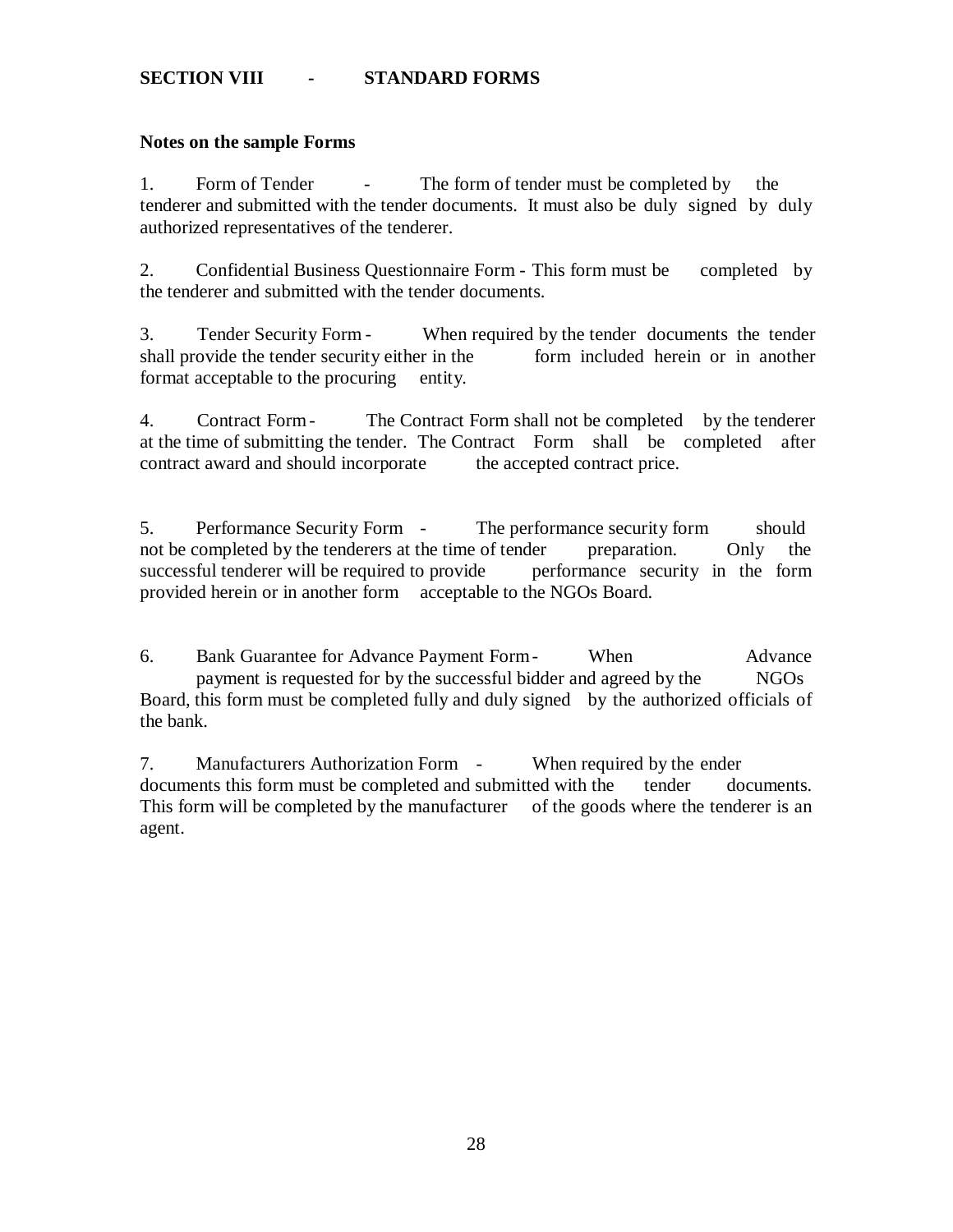#### **FORM OF TENDER**

#### **Date TENDER NO. NGOB/T009/2016 – 2018**

## To: **The Executive director NGOs Co-ordination Board P. O. Box 44617 - 00100 NAIROBI**

Gentlemen and/or Ladies:

1. Having examined the tender documents including Addenda Nos. ………………………………. *[Insert numbers].*the receipt of which is hereby duly acknowledged, we, the undersigned, offer to supply deliver, install and commission (…………………………………………… (*Insert equipment description*) in conformity

with the said tender documents for the sum of…………………………………………….

…………………………………………………………. (*total tender amount in words and figures*) or such other sums as may be ascertained in accordance with the Schedule of Prices attached herewith and made part of this Tender.

2. We undertake, if our Tender is accepted, to deliver install and commission the equipment in accordance with the delivery schedule specified in the Schedule of Requirements.

3. If our Tender is accepted, we will obtain the guarantee of a bank in a sum of equivalent to percent of the Contract Price for the due performance of the Contract , in the form prescribed by ………………. ……………….( *NGOs Board).*

4. We agree to a bid by this Tender for a period of …… [*Number]* days from the date fixed for tender opening of the Instructions to tenderers, and it shall remain binding upon us and may be accepted at any time before the expiration of that period.

5. This Tender, together with your written acceptance thereof and your notification of award, shall constitute a Contract, between us. Subject to signing of the Contract by the parties.

6. We understand that you are not bound to accept the lowest or any tender you may receive.

| Dated this | day of |  |
|------------|--------|--|
|------------|--------|--|

[Signature] [In the capacity of]

Duly authorized to sign tender for an on behalf of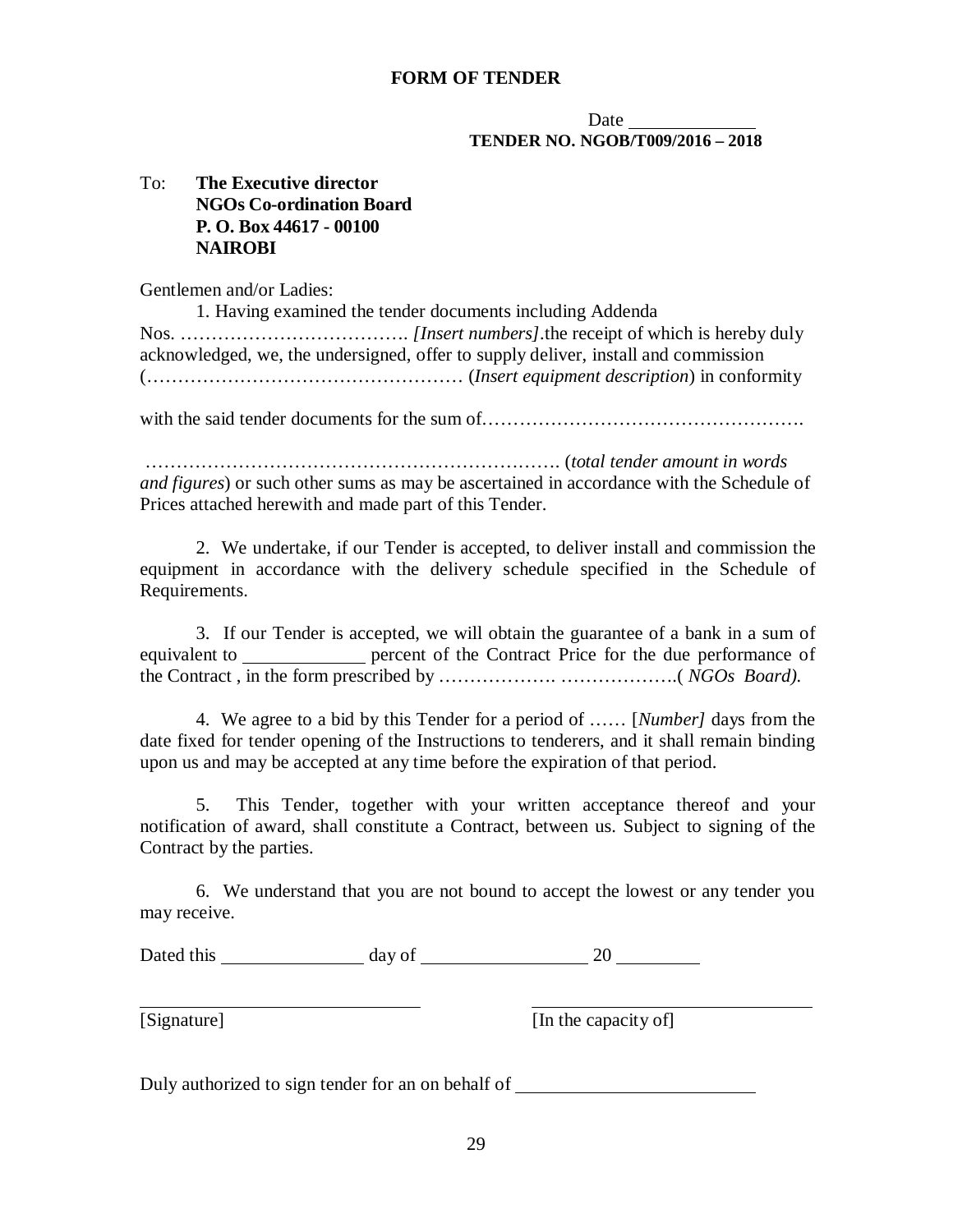# 8.2 **CONFIDENTIAL BUSINESS QUESTIONNAIRE FORM**

You are requested to give the particulars indicated in Part 1 and either Part  $2(a)$ ,  $2(b)$  or  $2(c)$  whichever applied to your type of business

You are advised that it is a serious offence to give false information on this form

| $Part 1 - General:$                                                     |
|-------------------------------------------------------------------------|
| <b>Business Name</b>                                                    |
| Location of business premises.                                          |
|                                                                         |
| $mail \dots \dots \dots \dots \dots$<br><b>Nature of Business</b>       |
| Registration Certificate No.                                            |
| Maximum value of business which you can handle at any one time $-$ Kes. |

|                                        | Part 2 (a) – Sole Proprietor                                    |
|----------------------------------------|-----------------------------------------------------------------|
|                                        |                                                                 |
|                                        | .                                                               |
|                                        | Citizenship details<br>$\bullet$                                |
|                                        |                                                                 |
|                                        | Part 2 (b) Partnership<br>Given details of partners as follows: |
| Name                                   | Nationality<br>Citizenship                                      |
| Details<br>2.<br>3.<br>$\mathcal{A}$ . | <b>Shares</b><br>.                                              |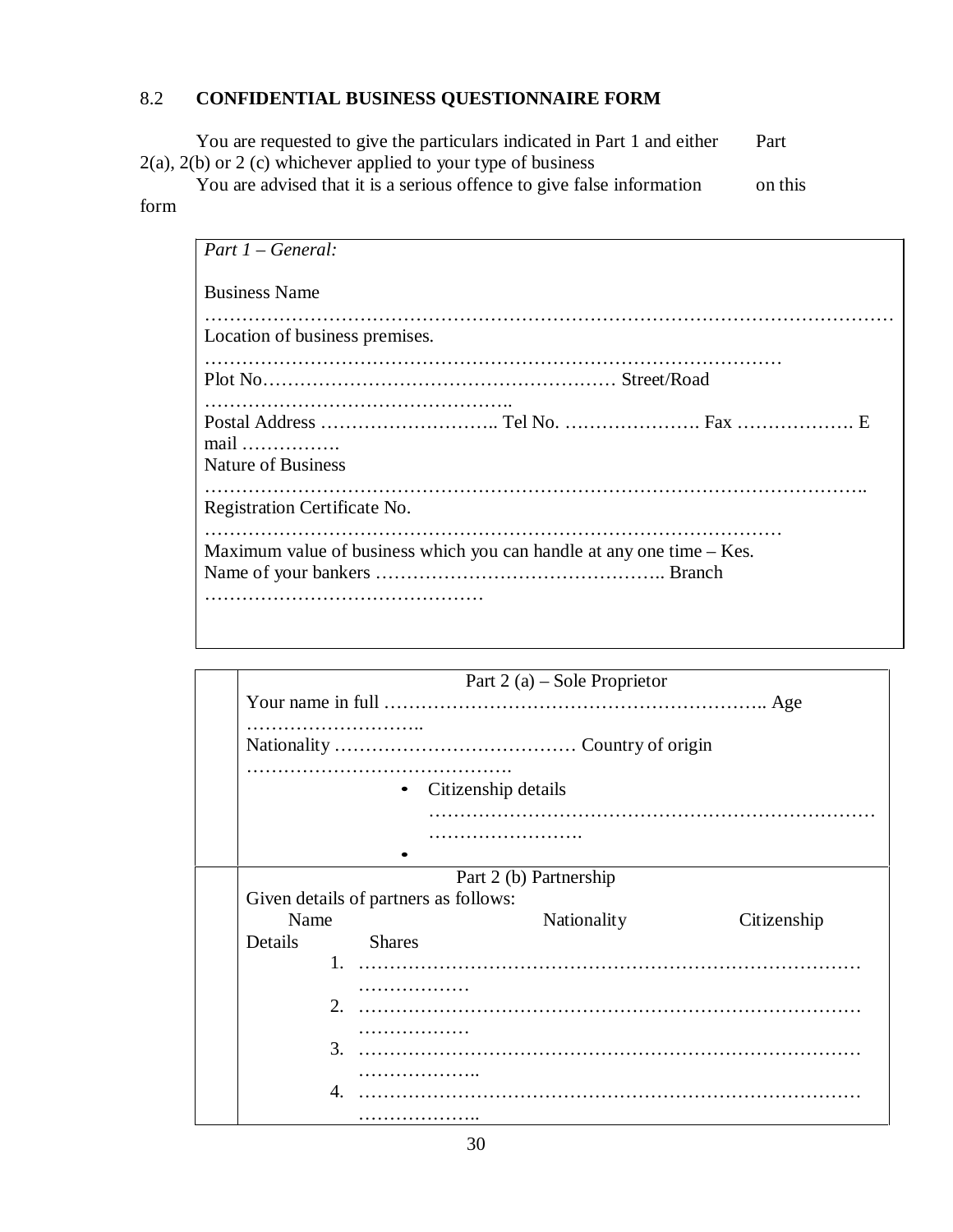| Private or Public<br>State the nominal and issued capital of company-<br>Nominal Kes.<br>Issued Kes.<br>Given details of all directors as follows<br>Nationality<br><b>Citizenship Details</b><br>Name<br><b>Shares</b><br>. |  |
|------------------------------------------------------------------------------------------------------------------------------------------------------------------------------------------------------------------------------|--|
|                                                                                                                                                                                                                              |  |
|                                                                                                                                                                                                                              |  |
|                                                                                                                                                                                                                              |  |
|                                                                                                                                                                                                                              |  |
|                                                                                                                                                                                                                              |  |
|                                                                                                                                                                                                                              |  |
|                                                                                                                                                                                                                              |  |
|                                                                                                                                                                                                                              |  |
|                                                                                                                                                                                                                              |  |
|                                                                                                                                                                                                                              |  |
|                                                                                                                                                                                                                              |  |
|                                                                                                                                                                                                                              |  |
|                                                                                                                                                                                                                              |  |
| .<br>3.                                                                                                                                                                                                                      |  |
|                                                                                                                                                                                                                              |  |
|                                                                                                                                                                                                                              |  |
| .                                                                                                                                                                                                                            |  |
|                                                                                                                                                                                                                              |  |
|                                                                                                                                                                                                                              |  |
| .                                                                                                                                                                                                                            |  |
|                                                                                                                                                                                                                              |  |
| .                                                                                                                                                                                                                            |  |
|                                                                                                                                                                                                                              |  |
|                                                                                                                                                                                                                              |  |

• If a Kenya Citizen, indicate under "Citizenship Details" whether by Birth, Naturalization or registration.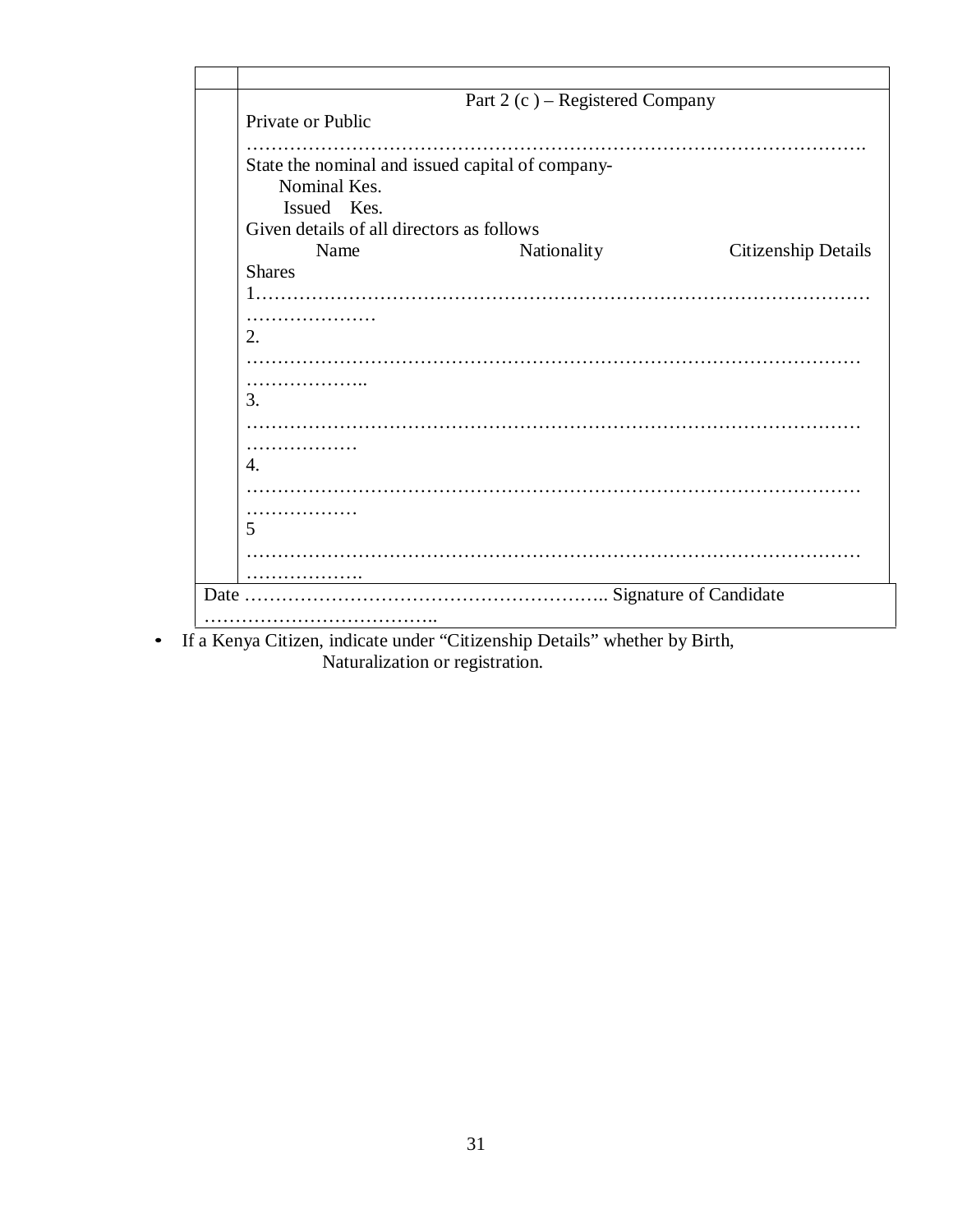#### **8.3 TENDER-SECURING DECLARATION FORM**

#### **[The Bidder shall complete in this Form in accordance with the instructions indicated]**

Date: …………………………… **[Insert date (as day, month and year)** of Bid Submission] **NGOB/T009/2015 – 2016**

### **The Executive director NGOs Co-ordination Board P. O. Box 44617 - 00100 NAIROBI**

We, the undersigned, declare that:

1. We understand that, according to your conditions, bids must be supported by a Bid- Securing Declaration.

2. We accept that we will automatically be suspended from being eligible for bidding in any contract with the Purchaser for the period of time of [insert number of months or years] starting on [insert date], if we are in breach of our obligation(s) under the bid conditions, because we –

- (a) have withdrawn our Bid during the period of bid validity specified by us in the Bidding Data Sheet; or
- (b) having been notified of the acceptance of our Bid by the Purchaser during the period of bid validity,

(I) fail or refuse to execute the Contract, if required, or

(ii) Fail or refuse to furnish the Performance Security, in accordance with the ITT.

3. We understand that this Bid Securing Declaration shall expire if we are not the successful Bidder, upon the earlier of

(I) our receipt of a copy of your notification of the name of the successful Bidder; or

(ii) twenty-eight days after the expiration of our Tender.

4. We understand that if we are a Joint Venture, the Bid Securing Declaration must be in the name of the Joint Venture that submits the bid, and the Joint Venture has not been legally constituted at the time of bidding, the Bid Securing Declaration shall be in the names of all future partners as named in the letter of intent.

Signed: ……………………..**[insert signature of person whose name and capacity are shown]** in the capacity of …………………………………..[**insert legal capacity of person signing the Bid Securing Declaration]**

Name: ……………………………………………….**[insert complete name of person signing the Bid Securing Declaration]**

Duly authorized to sign the bid for and on behalf

of:…………………………………………….. [**insert complete name of Bidder]**

Dated on …………………. day of ……………., …………. **[Insert date of signing**]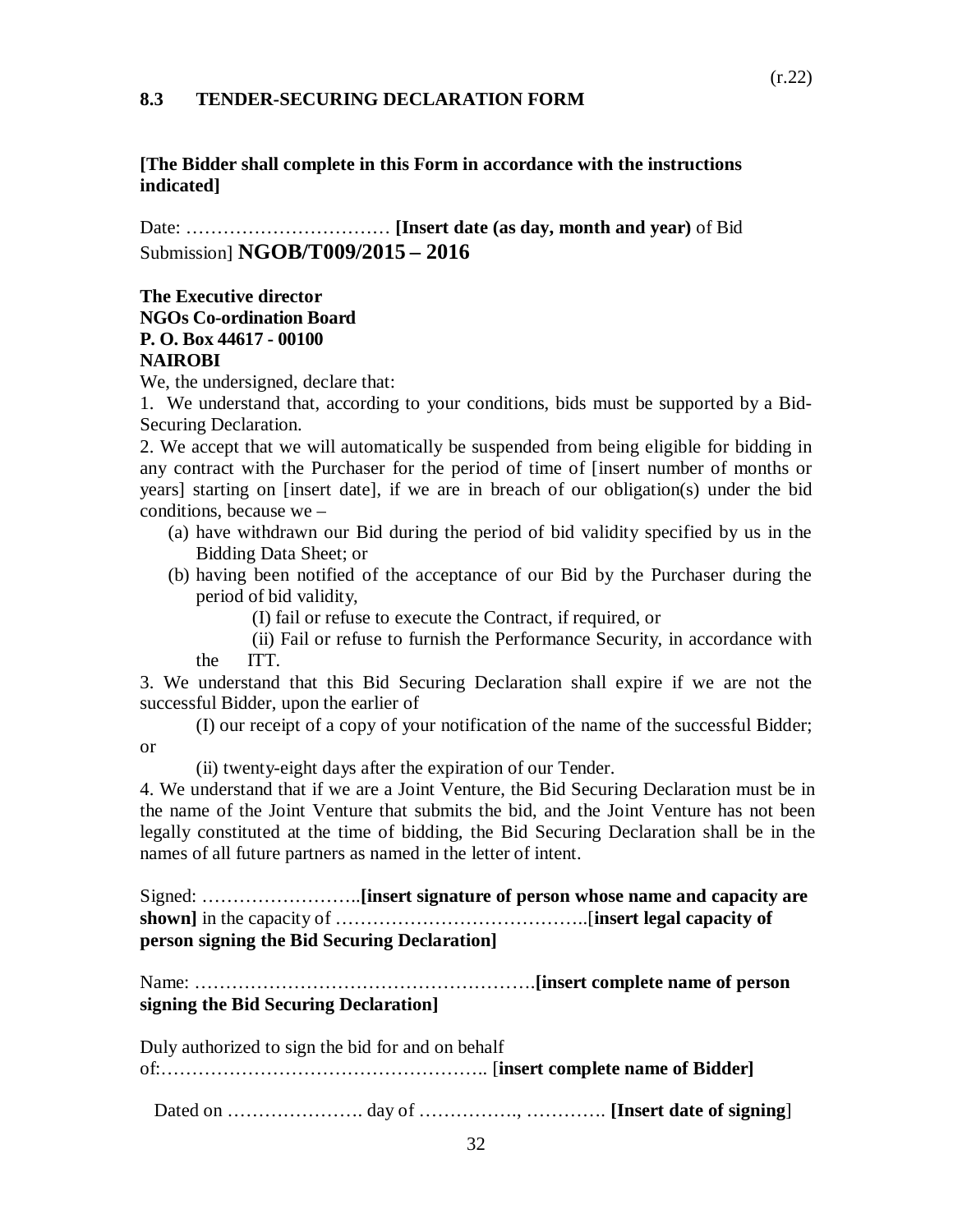## **8.4 CONTRACT FORM**

THIS AGREEMENT made the day of 20 between ……………… [*name of Procurement entity)* of ……….. [*Country of Procurement entity]* (Hereinafter called "the NGOs Board) of the one part and …………………….. [*Name of tenderer]* of ………….. [*City and country of tenderer]* (Hereinafter called "the tenderer") of the other part;

WHEREAS the NGOs Board invited tenders for certain goods] and has accepted a tender by the tenderer for the supply ofthose goods in the sum of …………………………… [*Contract price in words and figures]* (Hereinafter called "the Contract Price).

## NOW THIS AGREEMENT WITNESSETH AS FOLLOWS:

1. In this Agreement words and expressions shall have the same meanings as are respectively assigned to them in the Conditions of Contract referred to:

2. The following documents shall be deemed to form and be read and construed as part of this Agreement viz:

- (a) The Tender Form and the Price Schedule submitted by the tenderer
- (b) The Schedule of Requirements
- (c) The Technical Specifications
- (d) The General Conditions of Contract
- (e) The Special Conditions of contract; and
- (f) The NGOs Board's Notification of Award

3. In consideration ofthe payments to be made by the NGOs Board to the tenderer as hereinafter mentioned, the tender hereby covenants with the NGOs Board to provide the goods and to remedy defects therein in conformity in all respects with the provisions of the Contract

4. The NGOs Board hereby covenants to pay the tenderer in consideration of the provisions of the goods and the remedying of defects therein, the Contract Price or such other sum as may become payable under the provisions of the Contract at the times and in the manner prescribed by the contract.

IN WITNESS whereof the parties hereto have caused this Agreement to be executed in accordance with their respective laws the day and year first above written.

Signed, sealed, delivered by the (for the NGOs Board)

Signed, sealed, delivered by \_\_\_\_\_\_ the \_\_\_\_\_\_\_\_\_\_\_\_ (for the tenderer in the presence of

*(Amend accordingly if provided by Insurance Company)*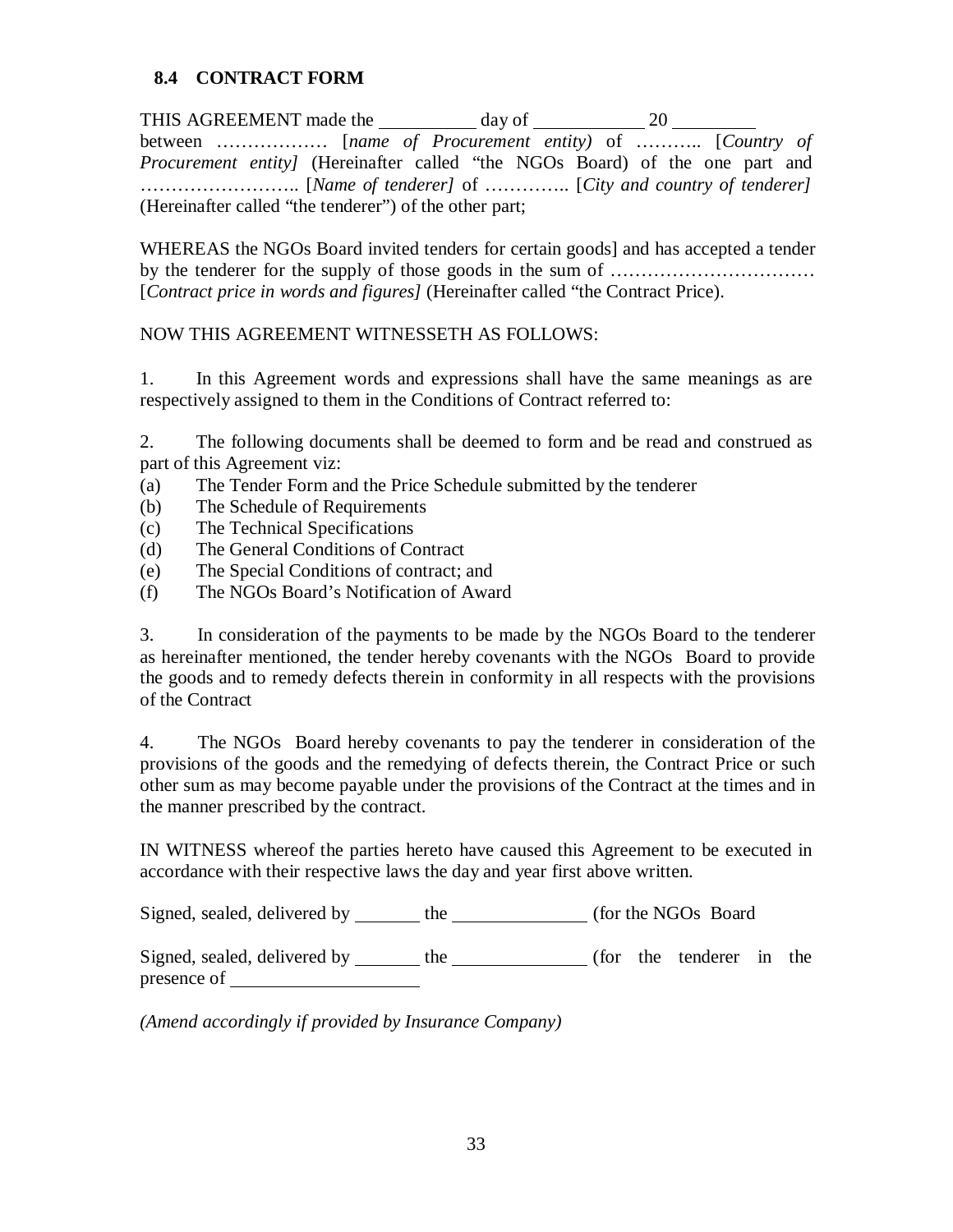## 8.5 **PERFORMANCE SECURITY FORM**

To …………………………………………. [*Name of NGOs Board]*

WHEREAS …………………………………… [*Name of tenderer*] (Hereinafter called "the tenderer") has undertaken, in pursuance of Contract No. [*Reference number of the contract*] dated 20 to supply ……………………………………………… [*Description of goods]* (Hereinafter called

"the Contract").

AND WHEREAS it has been stipulated by you in the said Contract that the tenderer shall furnish you with a bank guarantee by a reputable bank for the sum specified therein as security for compliance with the Tenderer's performance obligations in accordance with the Contract.

AND WHEREAS we have agreed to give the tenderer a guarantee:

THEREFORE WE hereby affirm that we are Guarantors and responsible to you, on behalf of the tenderer, up to a total of ………………………. [*amount of the guarantee in words and figure]* and we undertake to pay you, upon your first written demand declaring the tenderer to be in default under the Contract and without cavil or argument, any sum or sums within the limits of …………………….. [*Amount of guarantee]* as aforesaid, without you needing to prove or to show grounds or reasons for your demand or the sum specified therein.

This guarantee is valid until the day of 20

Signed and seal of the Guarantors

*[Name of bank or financial institution]*

*[Address]*

*[Date]*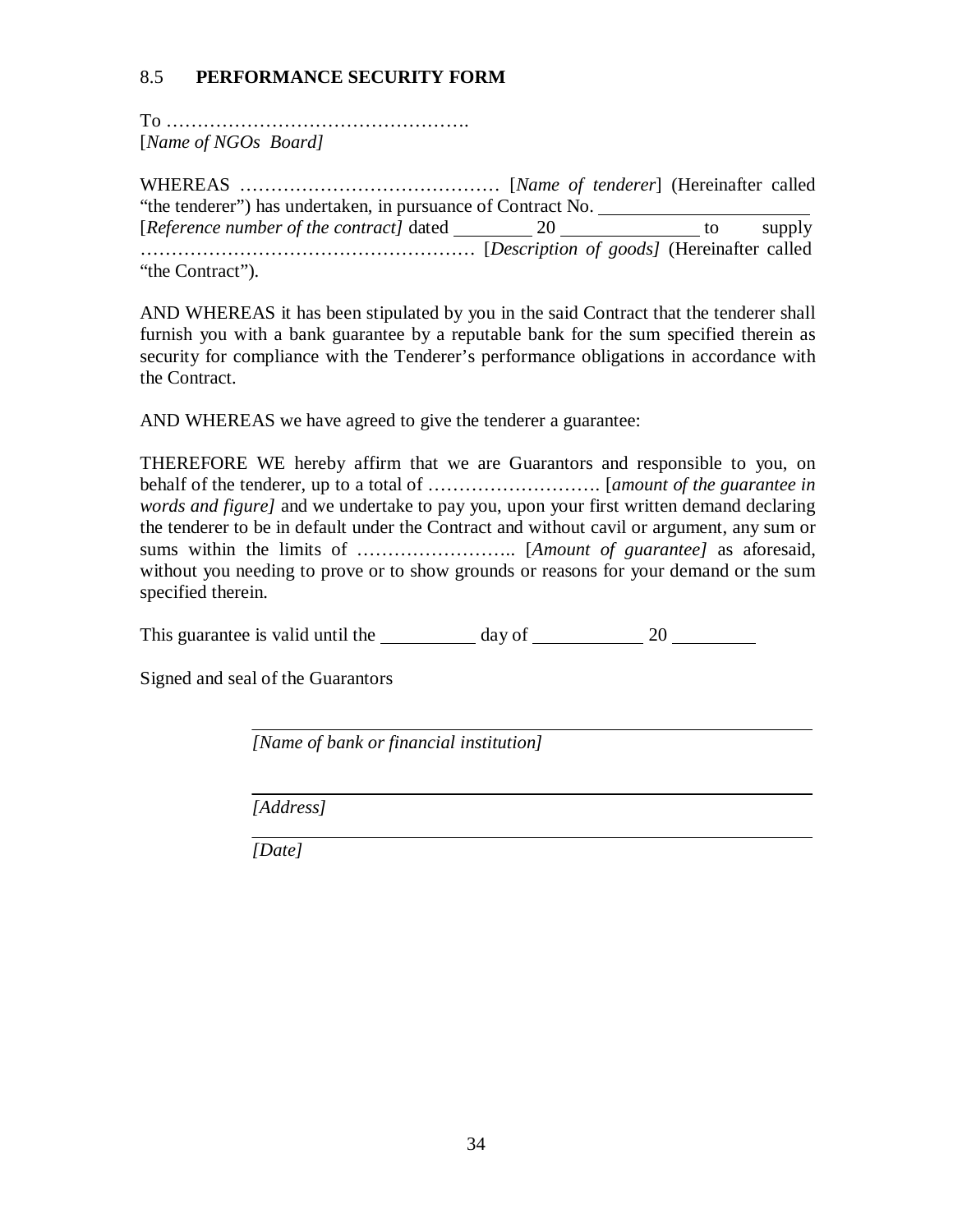## 8.6 **BANK GUARANTEE FOR ADVANCE PAYMENT FORM**

To ……………………………… [*Name of NGOs Board]*

*[Name of tender] …………………..*

Gentlemen and/or Ladies:

In accordance with the payment provision included in the Special Conditions of Contract, which amends the General Conditions of Contract to provide for advance payment, …………………………………………………. [*Name and address of tenderer]*(hereinafter called "the tenderer") shall deposit with the NGOs Board a bank guarantee to guarantee its proper and faithful performance under the said Clause of the Contract in an amount of …… …………………. [*Amount of guarantee in figures and words].*

We, the ……………………………. [*bank or financial institutions]*, as instructed by the tenderer, agree unconditionally and irrevocably to guarantee as primary obligator and not as surety merely, the payment to the NGOs Board on its first demand without whatsoever right of objection on our part and without its first claim to the tenderer, in the amount not exceeding …………………… [*Amount of guarantee in figures and words]*

We further agree that no change or addition to or other modification of the terms of the Contract to be performed there-under or of any of the Contract documents which may be made between the NGOs Board and the tenderer, shall in any way release us from any liability under this guarantee, and we hereby waive notice of any such change, addition, or modification.

This guarantee shall remain valid in full effect from the date of the advance payment received by the tenderer under the Contract until ………… [*Date]*.

Yours truly,

Signature and seal of the Guarantors

*[Name of bank or financial institution]*

*[Address]*

*[Date]*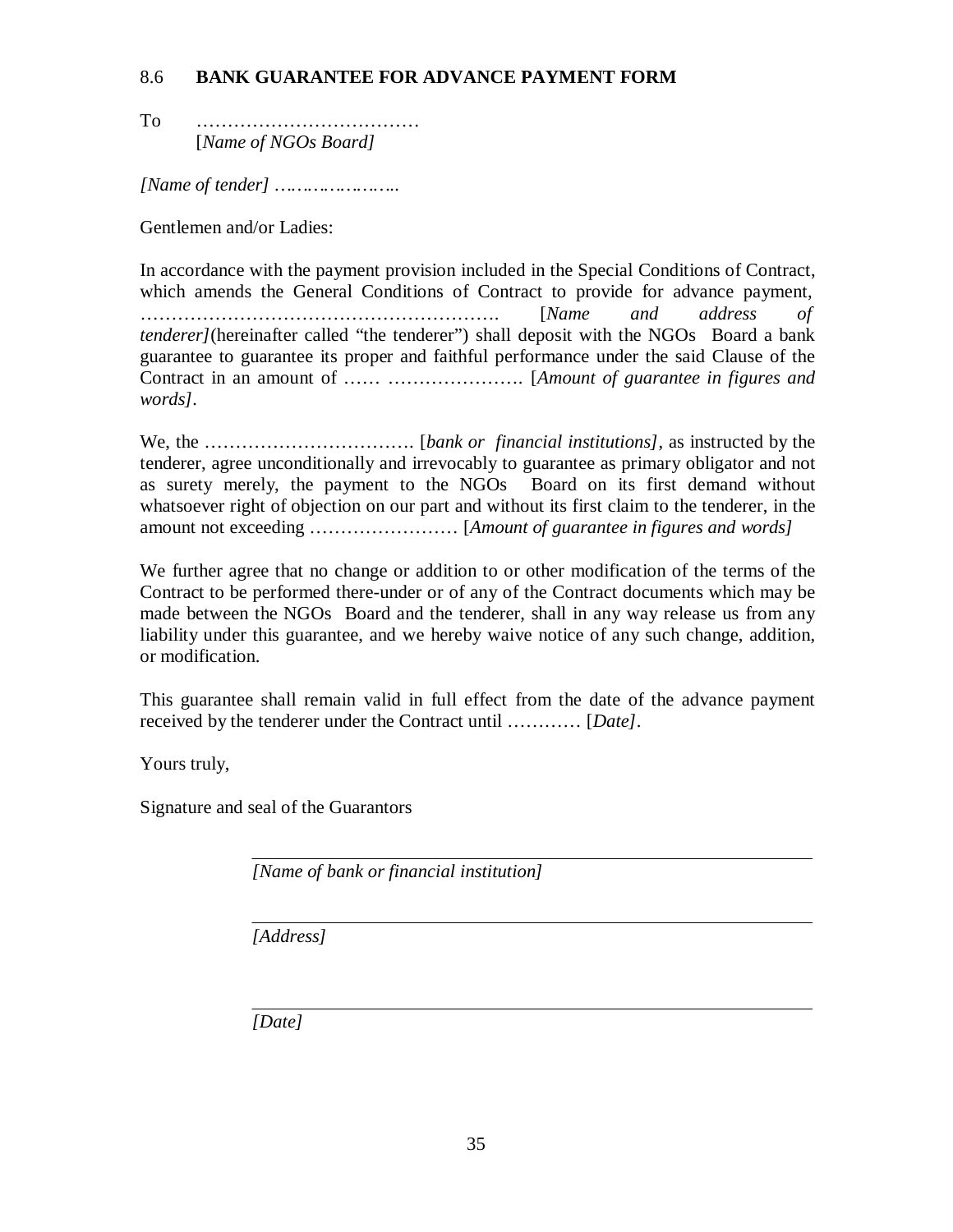## **8.7 MANUFACTURER'S AUTHORIZATION FORM**

To [*name of the NGOs Board] ………………….*

WHEREAS ………………………………………………………… [Name *of the manufacturer]* who are established and reputable manufacturers of ………………….. [*Name and/or description of the goods]* having factories at ………………………………… [*Address of factory]* do hereby authorize ………………………… [*Name and address of Agent]* to submit a tender, and subsequently negotiate and sign the Contract with you against **TENDER NO.NGOB/T009/2015/2016** *for* the above goods manufactured by us.

We hereby extend our full guarantee and warranty as per the General Conditions of Contract for the goods offered for supply by the above firm against this Invitation for Tenders.

[*Signature for and on behalf of manufacturer]*

*Note:* This letter of authority should be on the letterhead of the Manufacturer and should be signed by a person competent.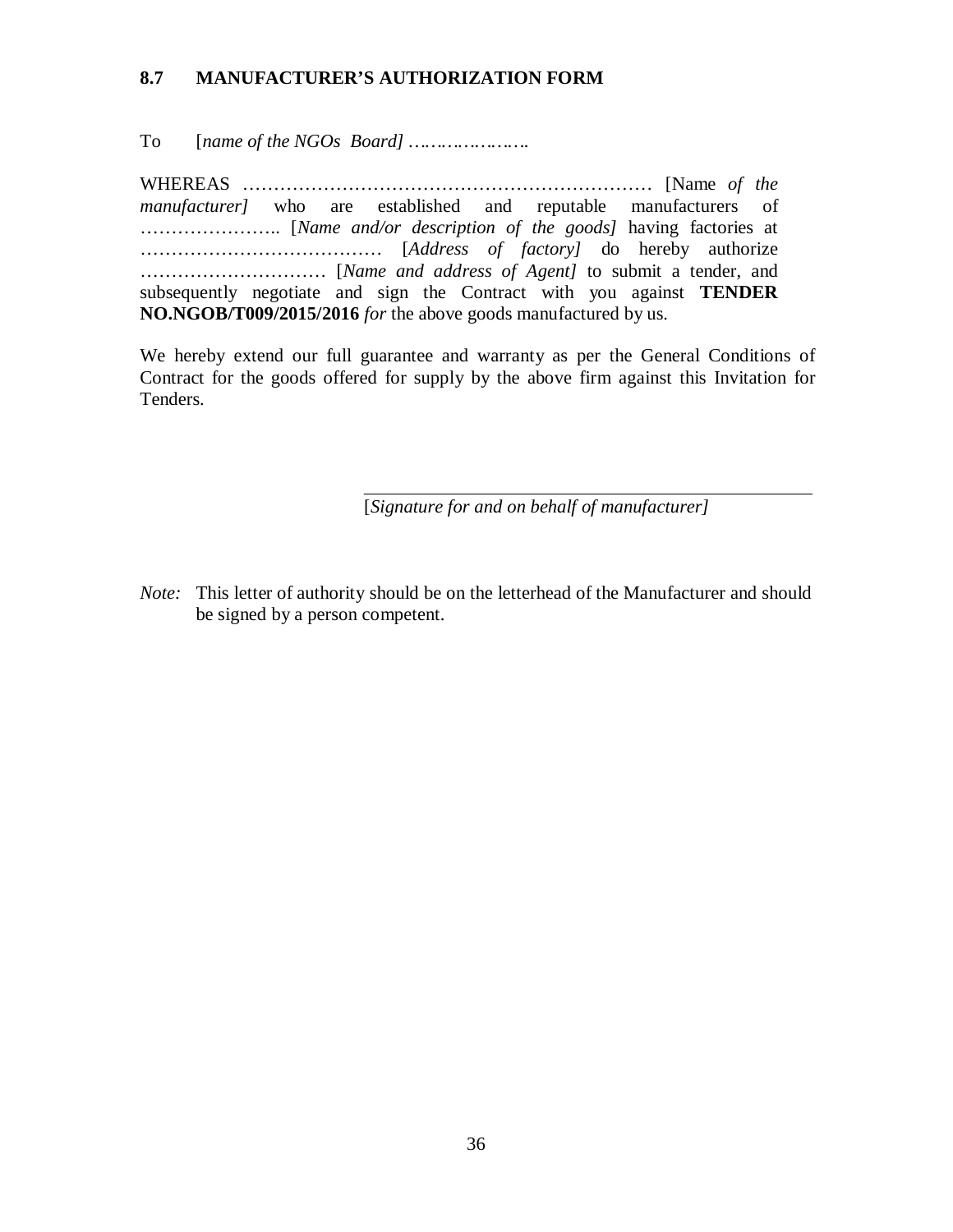## **8.8 LETTER OF NOTIFICATION OF AWARD**

Address of NGOs Board

To:

<u> 1980 - Johann Barbara, martxa al</u>

## RE: **TENDER NO. NGOB/T009/2015/2016**

Tender Name

This is to notify that the contract/s stated below under the above mentioned tender have been awarded to you.

- 1. Please acknowledge receipt of this letter of notification signifying your acceptance.
- 2. The contract/contracts shall be signed by the parties within 30 days of the date of this letter but not earlier than 14 days from the date of the letter.
- 3. You may contact the officer(s) whose particulars appear below on the subject matter of this letter of notification of award.

*(FULL PARTICULARS)*

SIGNED FOR ACCOUNTING OFFICER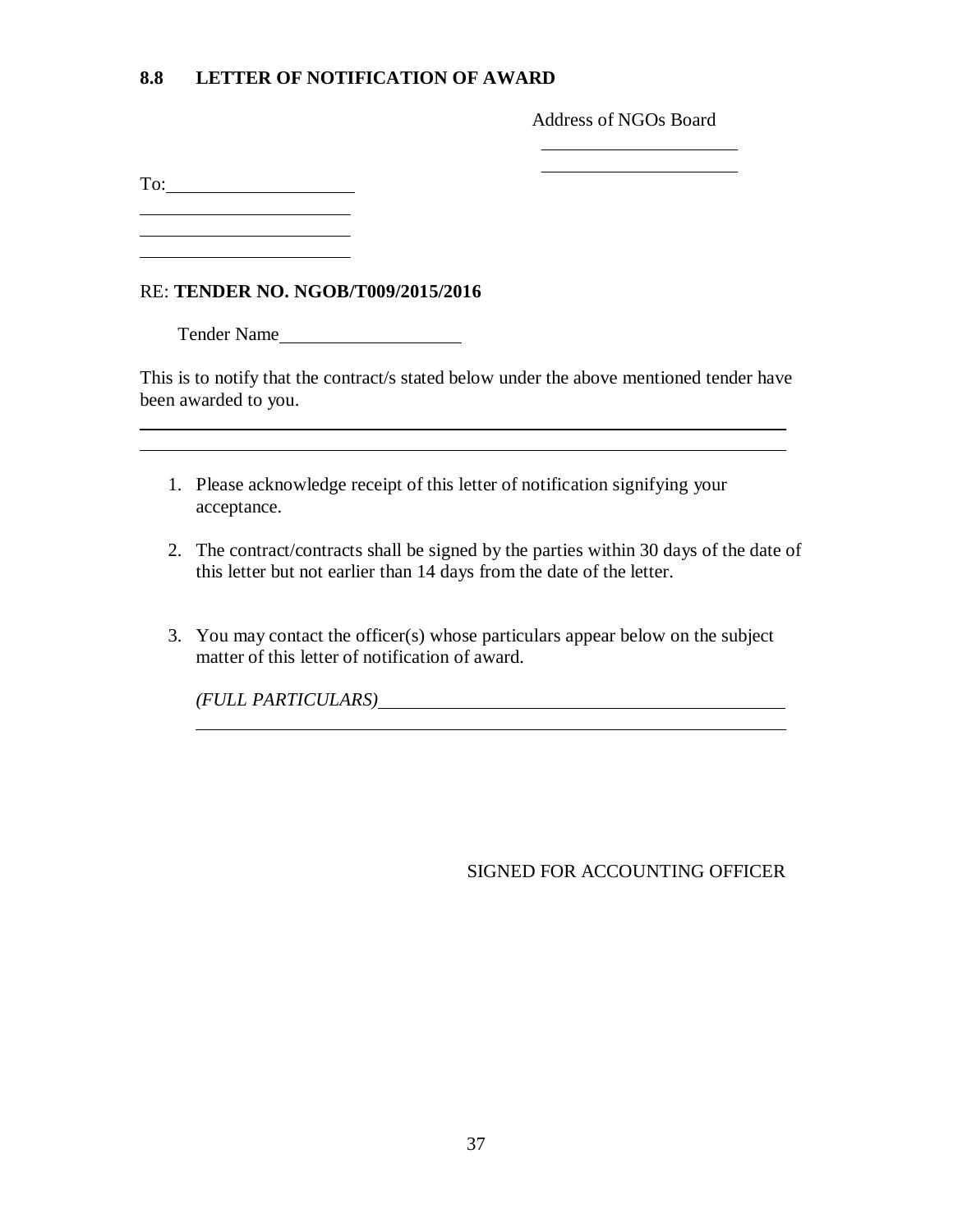#### **REPUBLIC OF KENYA**

#### **PUBLIC PROCUREMENT ADMINISTRATIVE REVIEW BOARD**

APPLICATION NO…………….OF……….….20……... BETWEEN

…………………………………………….APPLICANT

AND

…………………………………RESPONDENT *(NGOs Board*)

Request for review of the decision of the………… (*Name of the NGOs Board*) of ……………dated the…day of ………….20……….in the matter of Tender No………..…of …………..20…

#### **REQUEST FOR REVIEW**

I/We……………………………,the above named Applicant(s), of address: Physical address…………….Fax No……Tel. No……..Email ……………, hereby request the Public Procurement Administrative Review Board to review the whole/part of the above mentioned decision on the following grounds , namely:-

- 1.
- 2.
- Etc.

By this memorandum, the Applicant requests the Board for an order/orders that: -

1. 2. Etc SIGNED ………………. (Applicant) Dated on…………….day of ……………/…20…

#### **FOR OFFICIAL USE ONLY**

Lodged with the Secretary Public Procurement Administrative Review Board on ………… day of ………....20….………

**SIGNED** Board Secretary